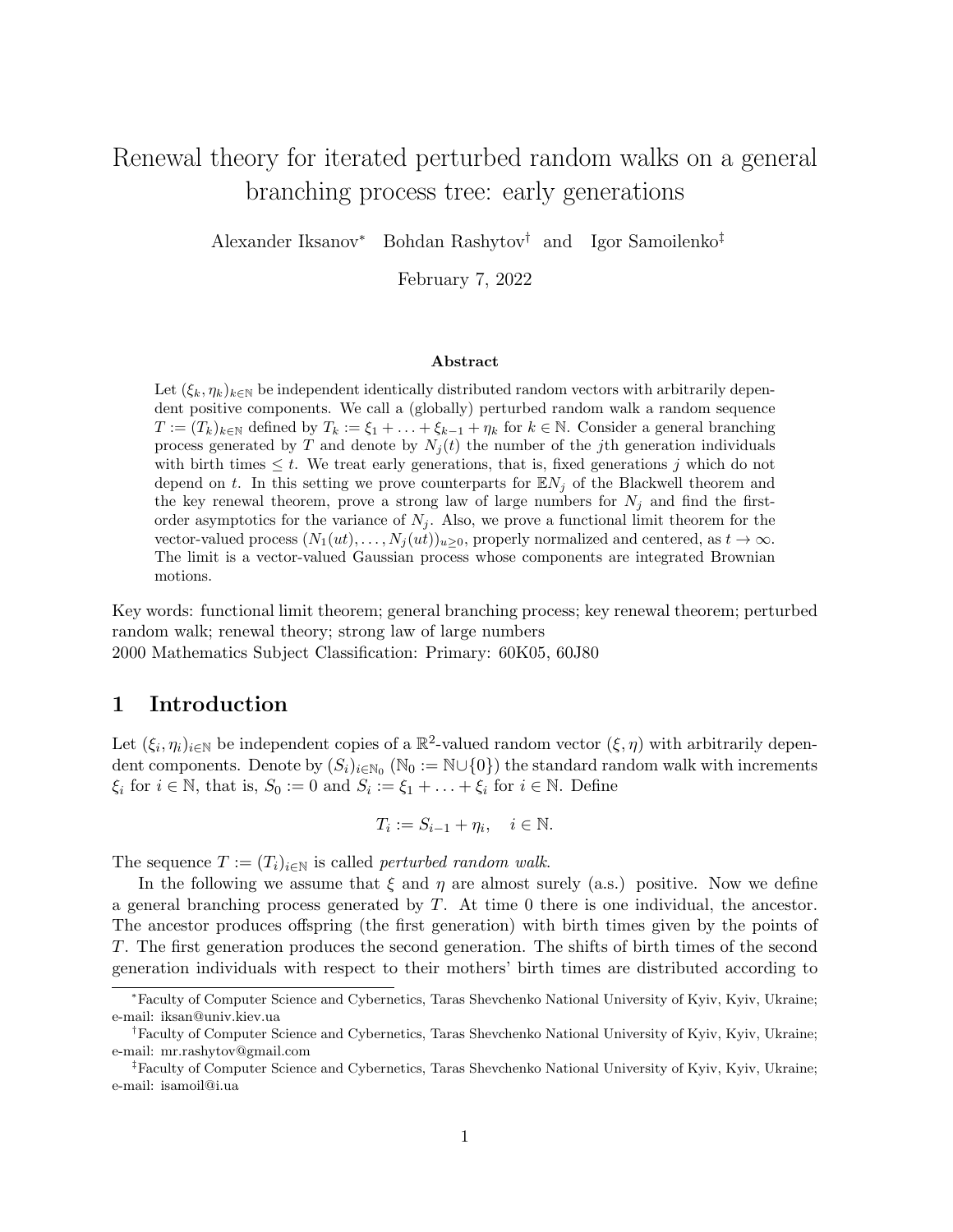copies of T, and for different mothers these copies are independent. The second generation produces the third one, and so on. All individuals act independently of each other. For  $t \geq 0$ and  $j \in \mathbb{N}$ , denote by  $N_i(t)$  the number of the jth generation individuals with birth times  $\leq t$ and put  $V_j(t) := \mathbb{E}[N_j(t)],$  and  $V_j(t) := 0$  for  $t < 0$ . Then  $N_1(t) = \sum_{r \geq 1} \mathbb{1}_{\{T_r \leq t\}}$  and

$$
N_j(t) = \sum_{r \ge 1} N_{j-1}^{(r)}(t - T_r) \, \mathbb{1}_{\{T_r \le t\}} = \sum_{k \ge 1} N_{1,j}^{(k)}(t - T_k^{(j-1)}) \, \mathbb{1}_{\{T_k^{(j-1)} \le t\}}, \quad j \ge 2, \quad t \ge 0,
$$
 (1)

where  $N_{i-}^{(r)}$  $j_{j-1}^{(r)}(t)$  is the number of the jth generation individuals who are descendants of the firstgeneration individual with birth time  $T_r$ , and whose birth times fall in  $[T_r, T_r + t]$ ;  $T^{(j-1)}$  :=  $(T_k^{(j-1)}$  $(k_k^{(j-1)})_{k\geq 1}$  is some enumeration of the birth times in the  $(j-1)$ th generation;  $N_{1,j}^{(k)}(t)$  is the number of the jth generation individuals that are children of the  $(j-1)$ th generation individual with birth time  $T_k^{(j-1)}$  $\mathbb{R}^{(j-1)}$ , and whose birth times fall in  $[T_k^{(j-1)}]$  $\mathcal{L}_k^{(j-1)}$ ,  $T_k^{(j-1)} + t$ . By the branching property,  $(N_{i-1}^{(1)})$  $j_{-1}^{(1)}(t))$ <sub>t≥0</sub>,  $(N_{j-1}^{(2)}$  $(j_{j-1}^{(2)}(t))_{t\geq0}$ ,... are independent copies of  $N_{j-1}$  which are also independent of T, and  $(N_{1,j}^{(1)}(t))_{t\geq0}$ ,  $(N_{1,j}^{(2)}(t))_{t\geq0}$ ,... are independent copies of  $(N_1(t))_{t\geq0}$  which are also independent of  $T^{(j-1)}$ . In what follows we write N for  $N_1$  and V for  $V_1$ . Passing in (1) to expectations we infer, for  $j \geq 2$  and  $t \geq 0$ ,

$$
V_j(t) = V^{*(j)}(t) = (V_{j-1} * V)(t) = \int_{[0,t]} V_{j-1}(t-y) dV(y) = \int_{[0,t]} V(t-y) dV_{j-1}(y), \quad (2)
$$

where  $V^{*(j)}$  is the j-fold convolution of V with itself. We call the sequence  $\mathcal{T} := (T^{(j)})_{j \in \mathbb{N}}$ iterated perturbed random walk on a general branching process tree.

The motivation behind the study of  $\mathcal T$  is at least three-fold.

1) Originally, the iterated perturbed random walks were introduced in Section 3 of [4] as an auxiliary tool for investigating the nested occupancy scheme in random environment generated by stick-breaking. This scheme is a hierarchical extension of the Karlin [9] infinite balls-in-boxes occupancy scheme, in which, for  $k \in \mathbb{N}$ , the hitting (random) probability of the box k is equal to  $e^{-T_k^*}$ . Here,  $(T_k^*)_{k \in \mathbb{N}}$  is a particular perturbed random walk defined by

$$
T_k^* := |\log W_1| + \ldots + |\log W_{k-1}| + \log |1 - W_k|, \quad k \in \mathbb{N},
$$

and  $(W_k)_{k \in \mathbb{N}}$  are independent identically distributed random variables taking values in  $(0, 1)$ . The sequence  $(e^{-T_k^*})_{k \in \mathbb{N}}$  is called stick-breaking sequence or residual allocation model.

2) Assuming that j is fixed, the sequence  $T^{(j)}$  and the process  $N_j$  are a natural generalization of the perturbed random walk  $T$  and the counting process  $N$ . The reader who is interested in standard random walks and not interested in perturbed random walks may put  $\eta = \xi$ . Then T and N become a standard random walk and the corresponding renewal process, respectively. Thus, any results obtained for  $T^{(j)}$  and  $N_j$  can be thought of as a contribution to an interesting extension of renewal theory.

3) The sequence  $\mathcal T$  is a particular, yet non-trivial instance of a branching random walk, see [13] for a survey. As a consequence, an outcome of the analysis of  $\mathcal T$  is a contribution to the theory of branching random walks and the theory of general branching processes.

Following  $[3]$ , we call the jth generation early, intermediate or late depending on whether j is fixed,  $j = j(t) \rightarrow \infty$  and  $j(t) = o(t)$  as  $t \rightarrow \infty$ , or  $j = j(t)$  is of order t. In the paper [3] the authors prove counterparts of the elementary renewal theorem, the Blackwell theorem and the key renewal theorem for some intermediate generations. In the present work we investigate early generations. Although the analysis of early generations is simpler than that of intermediate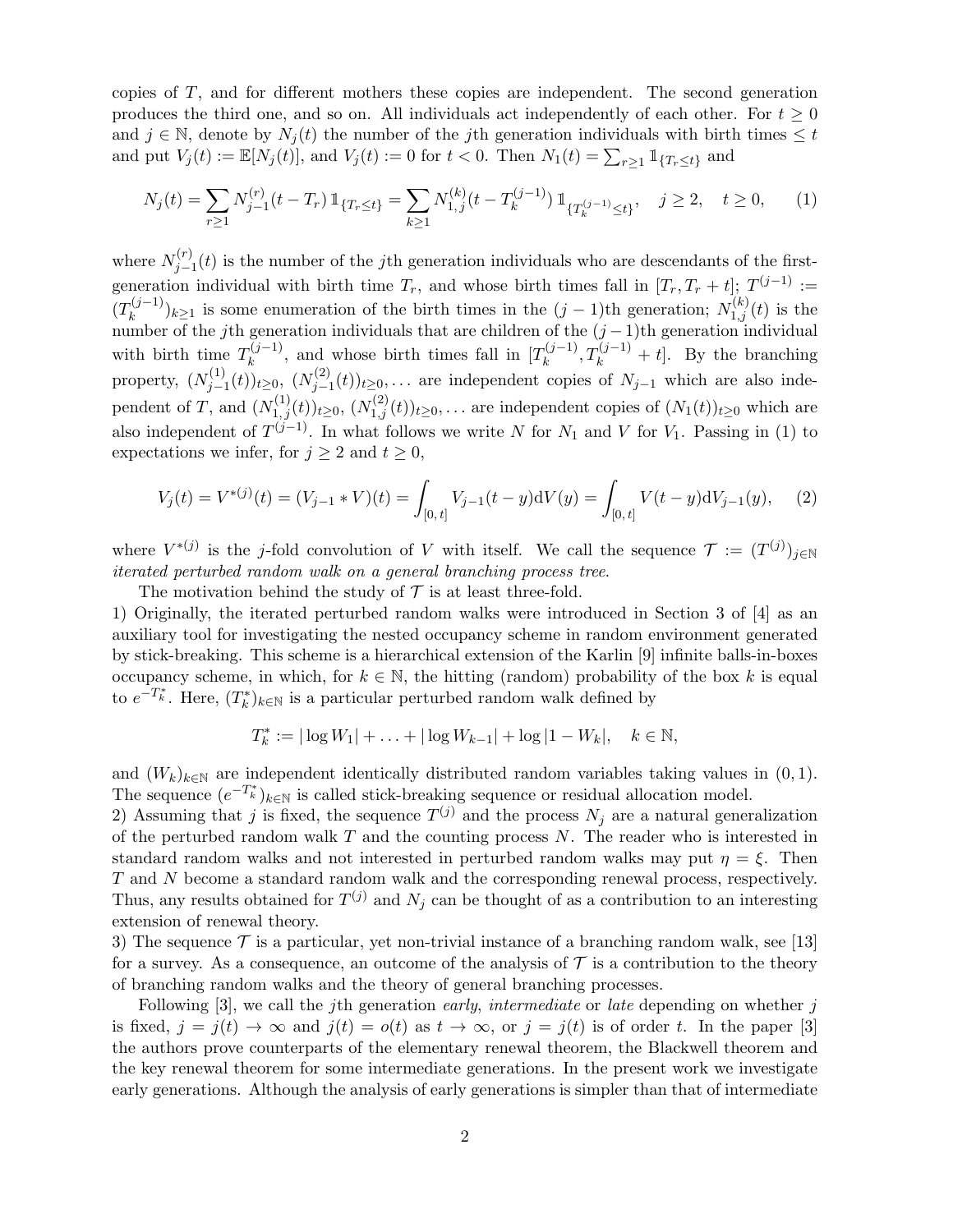generations, we solve here a larger collection of problems. More precisely, we prove a strong law of large numbers (Theorem 2.7) for  $N_i(t)$  and a functional limit theorem (Theorem 2.8) for the vector-valued process  $(N_1(ut), N_2(ut), \ldots, N_k(ut))_{u \geq 0}$  for each  $k \in \mathbb{N}$ , properly normalized and centered as  $t \to \infty$ ; investigate the rate of convergence (Theorem 2.2) in a counterpart for  $V_i$  of the elementary renewal theorem and find the asymptotics of the variance  $Var[N_j(t)]$  (Theorem 2.6). Also, counterparts for  $V_j$  of the key renewal theorem (Theorem 2.3) and the Blackwell theorem (Theorem 2.4) are given. These two results which follow from a modified version of the proof of Theorem 2.7 (a) in [3] are included for completeness. Theorem 2.2 is an early generations analogue of Proposition 2.3 in [3] which treats intermediate generations. In the latter result the asymptotic relation (4) is stated under rather strong assumptions: the distribution of  $\xi$  has an absolutely continuous component, the random variables  $\xi$  and  $\eta$  have some finite exponential moments and  $\mathbb{E}[\xi^2] > 2\mathbb{E}[\xi]\mathbb{E}[\eta]$ . In contrast, the assumptions of Theorem 2.2 are optimal. No intermediate generations versions of Theorems 2.6, 2.7 and 2.8 are available. The reason is that, here, we exploit rather precise asymptotics of various involved functions. Such asymptotics are not known in the setting of intermediate generations. To be more specific, we only mention that Theorems 2.6 and 2.8 rely heavily upon Lemma 3.3 and Proposition 3.6, respectively. At the moment, intermediate generations counterparts of these are beyond our reach.

The remainder of the paper is structured as follows. In Section 2 we state our main results. Some auxiliary statements are discussed in Section 3. The proofs of the main results are given in Section 4. Finally, the Appendix collects a couple of assertions borrowed from other articles.

### 2 Results

In Sections 2 and 3 we work under the assumption  $m = \mathbb{E}[\xi] < \infty$ . In view of the standing assumption  $\xi > 0$  a.s. (see Section 1), we actually have  $m \in (0, \infty)$ .

### 2.1 A counterpart of the elementary renewal theorem and the rate of convergence result

Proposition 2.1 is a counterpart for  $V_j = \mathbb{E}[N_j]$  of the elementary renewal theorem.

**Proposition 2.1.** Assume that  $m = \mathbb{E}[\xi] < \infty$ . Then, for fixed  $j \in \mathbb{N}$ ,

$$
\lim_{t \to \infty} \frac{V_j(t)}{t^j} = \frac{1}{j! \mathbf{m}^j}.
$$
\n(3)

The standard version of the elementary renewal theorem can be found, for instance, in Theorem 3.3.3 on p. 191 in [11].

Theorem 2.2 quantifies the rate of convergence in (3) under the assumptions  $\mathbb{E}[\xi^2]<\infty$  and  $\mathbb{E}[\eta] < \infty$ . As usual,  $f(t) \sim g(t)$  as  $t \to \infty$  means that  $\lim_{t \to \infty} (f(t)/g(t)) = 1$ . Recall that the distribution of a positive random variable is called *nonlattice* if it is not concentrated on any lattice  $(nd)_{n \in \mathbb{N}_0}, d > 0.$ 

**Theorem 2.2.** Assume that the distribution of  $\xi$  is nonlattice, and that  $\mathbb{E}[\xi^2]<\infty$  and  $\mathbb{E}[\eta]<$  $\infty$ . Then, for any fixed  $i \in \mathbb{N}$ ,

$$
V_j(t) - \frac{t^j}{j! \mathfrak{m}^j} \sim \frac{b_V j t^{j-1}}{(j-1)! \mathfrak{m}^{j-1}}, \quad t \to \infty,
$$
\n
$$
(4)
$$

where  $m = \mathbb{E}[\xi] < \infty$  and  $b_V := m^{-1}(\mathbb{E}[\xi^2]/(2m) - \mathbb{E}[\eta]) \in \mathbb{R}$ .

Theorem 2.2 is an extension of the previously known result concerning renewal functions, which can be obtained, for instance, as a specialization of Theorem 9.2 on p. 101 in  $[6]$ .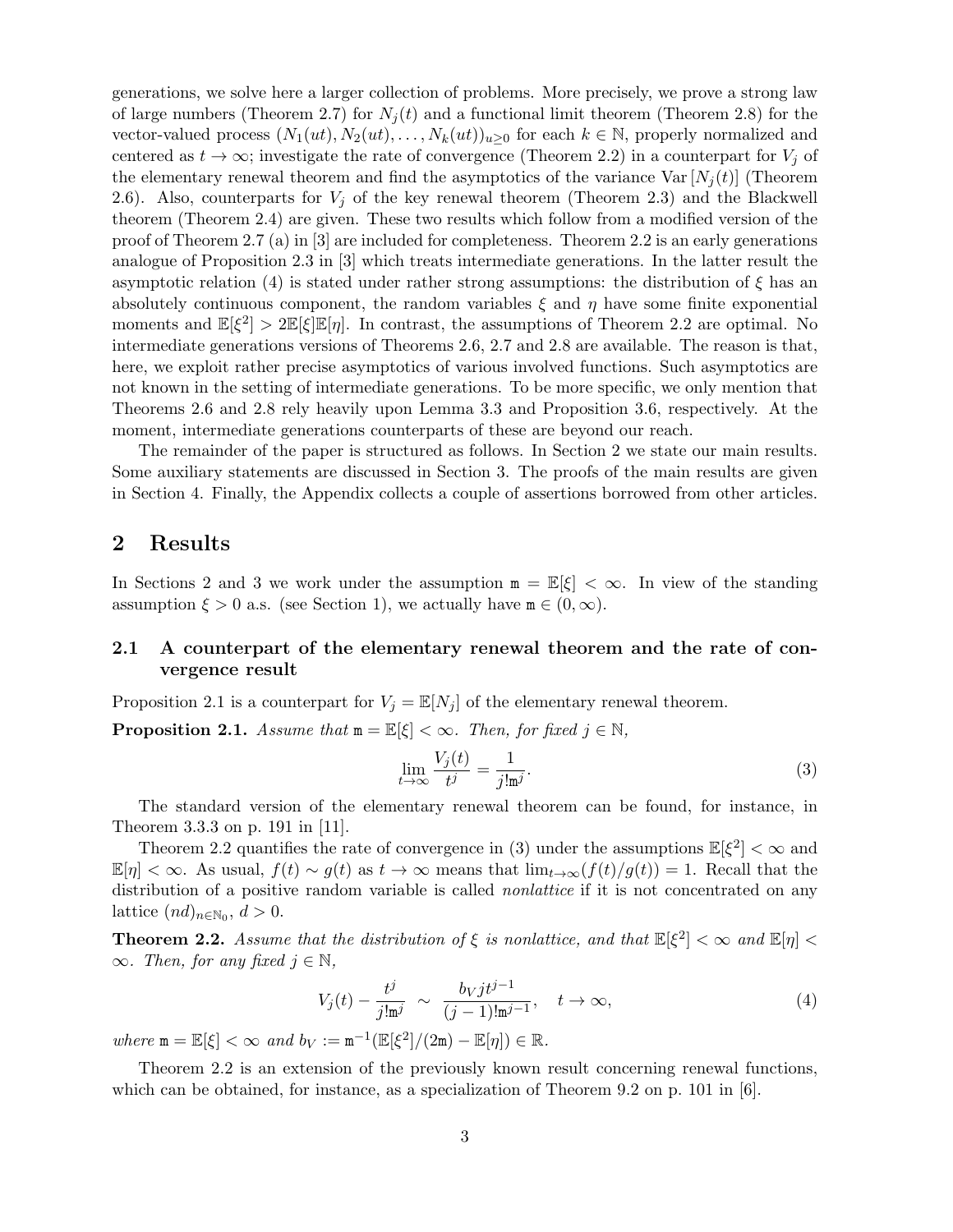### 2.2 Counterparts of the key renewal theorem and the Blackwell theorem

Theorem 2.3 is a counterpart for  $V_j$  of the key renewal theorem, see Theorem 1.12 on p. 30 in [10] for the latter.

**Theorem 2.3.** Let  $f : [0, \infty) \to [0, \infty)$  be a directly Riemann integrable function on  $[0, \infty)$ . Assume that the distribution of  $\xi$  is nonlattice and that  $m < \infty$ . Then, for fixed  $j \in \mathbb{N}$ ,

$$
\int_{[0,t]} f(t-y) dV_j(y) \sim \left(\frac{1}{m} \int_0^{\infty} f(y) dy\right) V_{j-1}(t) \sim \int_0^{\infty} f(y) dy \frac{t^{j-1}}{(j-1)! m^j}, \quad t \to \infty.
$$
 (5)

Theorem 2.4, a counterpart for  $V_i$  of the Blackwell theorem, is just a specialization of Theorem 2.3 with  $f(y) = \mathbb{1}_{[0,h]}(y)$  for  $y \ge 0$ . Nevertheless, we find it instructive to provide an alternative proof. The reason is that the proof given in Section 4.2 illustrates nicely basic concepts of the renewal theory and may be adapted to other settings.

**Theorem 2.4.** Assume that the distribution of  $\xi$  is nonlattice and  $\mathbf{m} = \mathbb{E}[\xi] < \infty$ . Then, for fixed  $j \in \mathbb{N}$  and fixed  $h > 0$ ,

$$
V_j(t+h) - V_j(t) \sim \frac{ht^{j-1}}{(j-1)!\mathbf{m}^j}, \quad t \to \infty.
$$
 (6)

The standard version of the Blackwell theorem is given, for instance, in Theorem 1.10 on p. 18 in [10]. In the case  $\eta = 0$  a.s. limit relation (6) can be found in Theorem 1.16 of [10].

Remark 2.5. Assume that the distributions of  $\xi$  and  $\eta$  are d-arithmetic for some  $d > 0$ . This means that these are concentrated on the lattice  $(nd)_{n \in \mathbb{N}_0}$  for some  $d > 0$  and not concentrated on  $(nd_1)_{n\in\mathbb{N}_0}$  for any  $d_1 > d$ . Then one may expect that Theorems 2.2, 2.3 and 2.4 admit natural counterparts in which the limit should be taken along  $(nd)$  rather than continuously. Further, the constant  $b_V$  in Theorem 2.2 should take a slightly different form, the integral in Theorem 2.3 should be replaced with a sum, and the parameter h in Theorem 2.4 should be restricted to the lattice  $(nd)$ . The case when the distribution of  $\xi$  is d-arithmetic, whereas the distribution of  $\eta$  is not, looks more challenging, and we refrain from discussing it here.

#### 2.3 Asymptotics of the variance

In this section we find, for fixed  $j \in \mathbb{N}$ , the asymptotics of  $Var[N_i(t)]$  as  $t \to \infty$  under the assumption  $\eta = \xi$  a.s., so that  $T_k = S_k$  for  $k \in \mathbb{N}$ . In other words, below we treat *iterated standard* random walks. Theorem 2.6 is a strengthening of Lemma 4.2 in [8] in which an asymptotic upper bound for  $\text{Var}[N_i(t)]$  was obtained. Although we do not know the asymptotic behavior of Var  $[N_i(t)]$  for (genuine) iterated perturbed random walks, Remark 2.10 contains a partial result in that direction.

**Theorem 2.6.** Assume that  $\eta = \xi$  a.s., that the distribution of  $\xi$  is nonlattice and  $s^2 := \text{Var}[\xi] \in$  $(0, \infty)$ . Then, for any  $j \in \mathbb{N}$ ,

$$
\lim_{t \to \infty} \frac{\text{Var}\left[N_j(t)\right]}{t^{2j-1}} = \frac{s^2}{(2j-1)((j-1)!)^2 \mathfrak{m}^{2j+1}},\tag{7}
$$

where  $m = \mathbb{E}[\xi] < \infty$ .

Theorem 2.6 is an extension of the previously known result for  $\text{Var } N_1$ , see, for instance, Theorem 9.1(ii) on p. 100 in [6].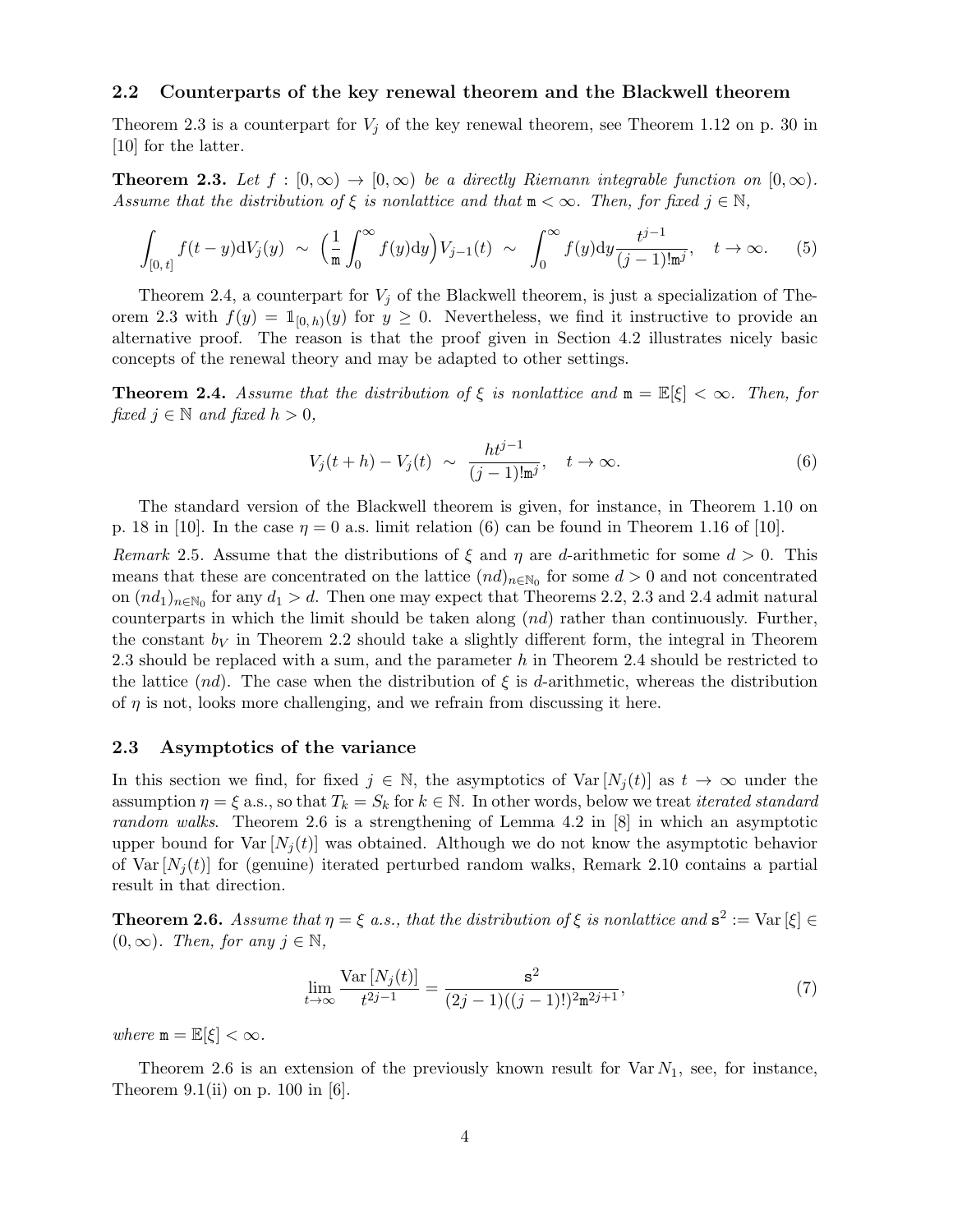### 2.4 Strong law of large numbers

Theorem 2.7 is a strong law of large numbers for  $N_j$ .

**Theorem 2.7.** Assume that  $m = \mathbb{E}[\xi] < \infty$ . Then, for fixed  $j \in \mathbb{N}$ ,

$$
\lim_{t \to \infty} \frac{N_j(t)}{t^j} = \frac{1}{m^j j!} \quad \text{a.s.} \tag{8}
$$

The strong law of large numbers for renewal processes is given, for instance, in Theorem 5.1 on p. 57 in [6].

### 2.5 A functional limit theorem

Let  $B := (B(s))_{s \geq 0}$  be a standard Brownian motion and, for  $q \geq 0$ , let

$$
B_q(s) := \int_{[0,s]} (s-y)^q \mathrm{d}B(y), \quad s \ge 0.
$$

The process  $B_q := (B_q(s))_{s>0}$  is a centered Gaussian process called the fractionally integrated *Brownian motion* or the *Riemann-Liouville process.* Plainly,  $B = B_0$ ,  $B_1(s) = \int_0^s B(y) dy$ ,  $s \ge 0$ and, for integer  $q \geq 2$ ,

$$
B_q(s) = q! \int_0^s \int_0^{s_2} \dots \int_0^{s_q} B(y) dy ds_q \dots ds_2, \quad s \ge 0.
$$

In the following we write  $\Rightarrow$  and  $\stackrel{d}{\longrightarrow}$  to denote weak convergence in a function space and weak convergence of one-dimensional distributions, respectively. As usual, we denote by D the Skorokhod space of right-continuous functions defined on  $[0, \infty)$  with finite limits from the left at positive points. We prefer to use  $(X_t(u))_{u\geq 0} \Rightarrow (X(u))_{u\geq 0}$  in place of the formally correct notation  $X_t(\cdot) \Rightarrow X(\cdot)$ .

Given next is a functional limit theorem for  $(N_1(ut), N_2(ut), \ldots)_{u \geq 0}$ , properly normalized and centered, as  $t \to \infty$ .

**Theorem 2.8.** Assume that  $m = \mathbb{E}[\xi] < \infty$ ,  $s^2 = \text{Var}[\xi] \in (0, \infty)$  and  $\mathbb{E}[\eta^a] < \infty$  for some  $a > 0$ . Then

$$
\left( (j-1)! \left( \frac{N_j(ut) - V_j(ut)}{\sqrt{\mathfrak{m}^{-2j-1} \mathfrak{s}^2 t^{2j-1}}} \right)_{u \ge 0} \right)_{j \in \mathbb{N}} \Rightarrow \left( (B_{j-1}(u))_{u \ge 0} \right)_{j \in \mathbb{N}}, \quad t \to \infty
$$
\n(9)

in the product  $J_1$ -topology on  $D^{\mathbb{N}}$ .

If  $\mathbb{E}[\eta^{1/2}] < \infty$ , then the centering  $V_j(ut)$  can be replaced with  $(ut)^j/(j!m^j)$ . If  $\mathbb{E}[\eta^{1/2}] = \infty$ , the centering  $V_i(ut)$  can be replaced with

$$
\frac{\mathbb{E}[(ut - (\eta_1 + \dots + \eta_j))^j \mathbb{1}_{\{\eta_1 + \dots + \eta_j \le ut\}}]}{j! \mathfrak{m}^j} = \frac{\int_0^{t_1} \int_0^{t_2} \dots \int_0^{t_j} \mathbb{P}\{\eta_1 + \dots + \eta_j \le y\} \mathrm{d}y \mathrm{d}t_j \dots \mathrm{d}t_2}{\mathfrak{m}^j},\tag{10}
$$

where  $t_1 = ut$ .

In the renewal-theoretic context (the cases  $\eta = 0$  or  $\eta = \xi$  a.s.), under the assumption that the distribution of  $\xi$  belongs to the domain of attraction of a stable distribution, various functional limit theorems for  $N_1$  can be found, for instance, in Section 5 of [6], on p. 115 of [7] and in Section 7.3.2 of [14].

Now we derive a one-dimensional central limit theorem for  $N_j$ . To this end, it is enough to restrict attention to just one coordinate in (9), put  $u = 1$  there and note that  $B_{j-1}(1)$  has the same distribution as  $(2j-1)^{-1/2}B(1)$ .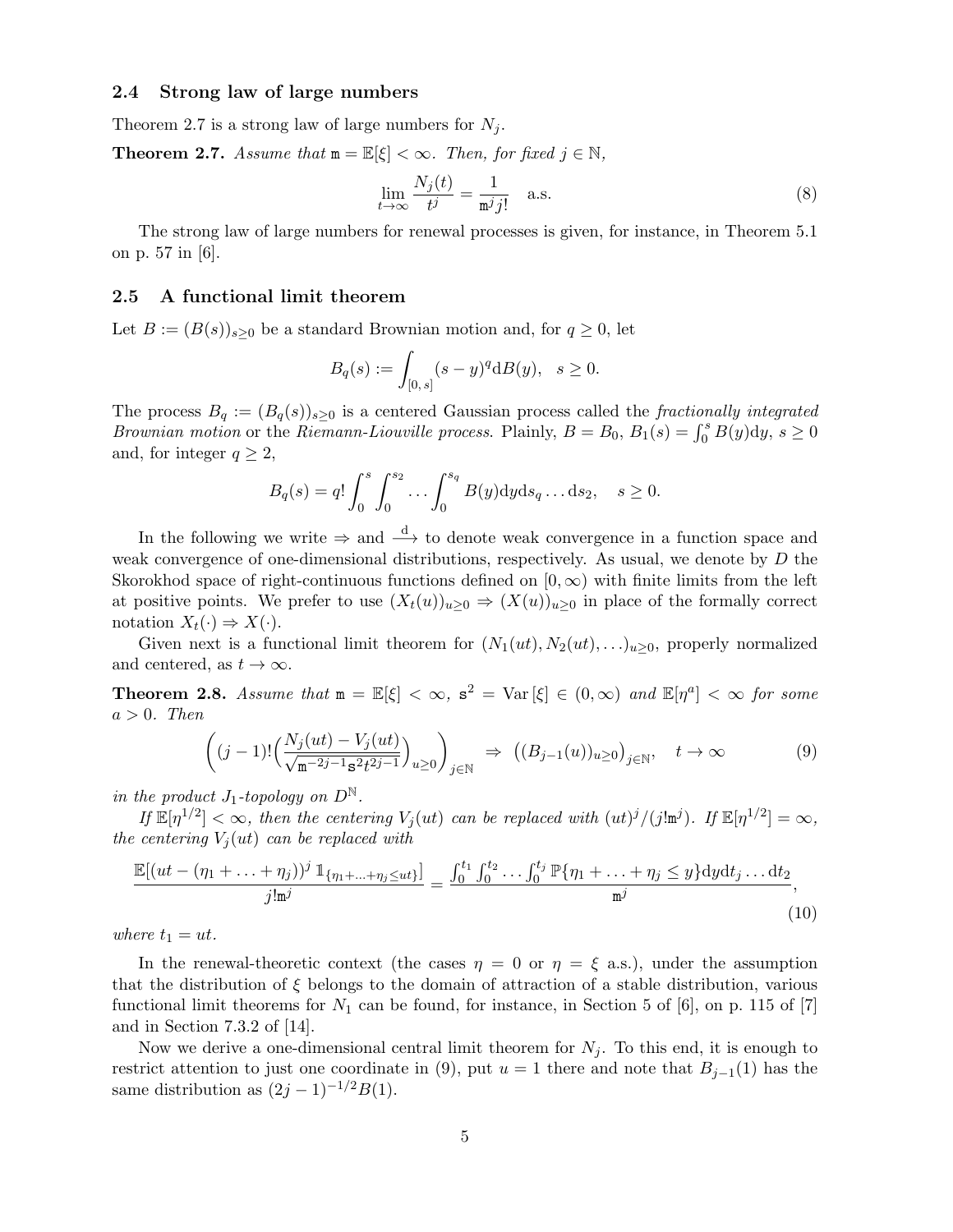**Corollary 2.9.** Under the assumptions of Theorem 2.8, for fixed  $j \in \mathbb{N}$ ,

$$
\frac{(j-1)!(2j-1)^{1/2}\mathbf{m}^{j+1/2}}{\mathbf{s}t^{j-1/2}}\left(N_j(t)-V_j(t)\right) \stackrel{\mathrm{d}}{\longrightarrow} B(1), \quad t \to \infty. \tag{11}
$$

Remark 2.10. In view of Corollary 2.9 the result of Theorem 2.6 is expected, yet the complete proof requires some efforts. Of course, the relation

$$
\liminf_{t \to \infty} \frac{\text{Var}\left[N_j(t)\right]}{t^{2j-1}} \ge \frac{s^2}{(2j-1)((j-1)!)^2 \mathbf{m}^{2j+1}}
$$

is an immediate consequence of (11) and Fatou's lemma.

# 3 Auxiliary tools

For  $t \geq 0$ , put  $U(t) := \sum_{n\geq 0} \mathbb{P}\{S_n \leq t\}$ , so that U is the renewal function of  $(S_n)_{n\in\mathbb{N}_0}$ . Whenever  $\mathbb{E}\xi^2 < \infty$ , we have

$$
0 \le U(t) - \mathbf{m}^{-1}t \le c_U, \quad t \ge 0,
$$
\n(12)

where  $c_U := m^{-2} \mathbb{E}[\xi^2]$ . The right-hand side is called *Lorden's inequality*. Perhaps, it is not commonly known that Lorden's inequality takes the same form for nonlattice and lattice distributions of  $\xi$ , and we refer to Section 3 in [3] for the explanation of this fact. The left-hand inequality in (12) is a consequence of Wald's identity  $t \leq \mathbb{E}S_{\nu(t)} = \mathfrak{m}U(t)$ , where  $\nu(t) := \inf\{k \in \mathbb{N} : S_k > t\}$ for  $t \geq 0$ .

Let us show that the left-hand inequality in (12) extends to the convolution powers  $U_j = U^{*(j)}$ (see (2) for the definition) in the following sense.

**Lemma 3.1.** Let  $j \in \mathbb{N}$  and  $m = \mathbb{E}[\xi] < \infty$ . Then

$$
U_j(t) \ge \frac{t^j}{j! \mathfrak{m}^j}, \quad t \ge 0. \tag{13}
$$

*Proof.* We use mathematical induction. When  $j = 1$ , (13) reduces to the left-hand inequality in (12). Assuming that (13) holds for  $j \leq k$  we infer

$$
U_{k+1}(t) - \frac{t^{k+1}}{(k+1)\ln^{k+1}} = \int_{[0,t]} \left( U(t-y) - \frac{t-y}{m} \right) dU_k(y) + \frac{1}{m} \int_0^t \left( U_k(y) - \frac{y^k}{k!m^k} \right) dy \ge 0,
$$
  
at is, (13) holds with  $j = k+1$ .

that is, (13) holds with  $j = k + 1$ .

Put  $G(t) := \mathbb{P}{\lbrace \eta \leq t \rbrace}$  for  $t \in \mathbb{R}$ . Observe that  $G(t) = 0$  for  $t < 0$ . Since  $V(t) \leq U(t)$  for  $t \geq 0$  we infer

$$
V(t) - \mathbf{m}^{-1}t \le c_U, \quad t \ge 0
$$
\n(14)

for any distribution of  $\eta$ . On the other hand, assuming that  $\mathbb{E}[\eta] < \infty$ ,

$$
V(t) - \mathbf{m}^{-1}t = \int_{[0,t]} (U(t-y) - \mathbf{m}^{-1}(t-y)) \mathrm{d}G(y) - \mathbf{m}^{-1} \int_0^t (1 - G(y)) \mathrm{d}y
$$
  
 
$$
\geq -\mathbf{m}^{-1} \int_0^t (1 - G(y)) \mathrm{d}y \geq -\mathbf{m}^{-1} \mathbb{E}[\eta]
$$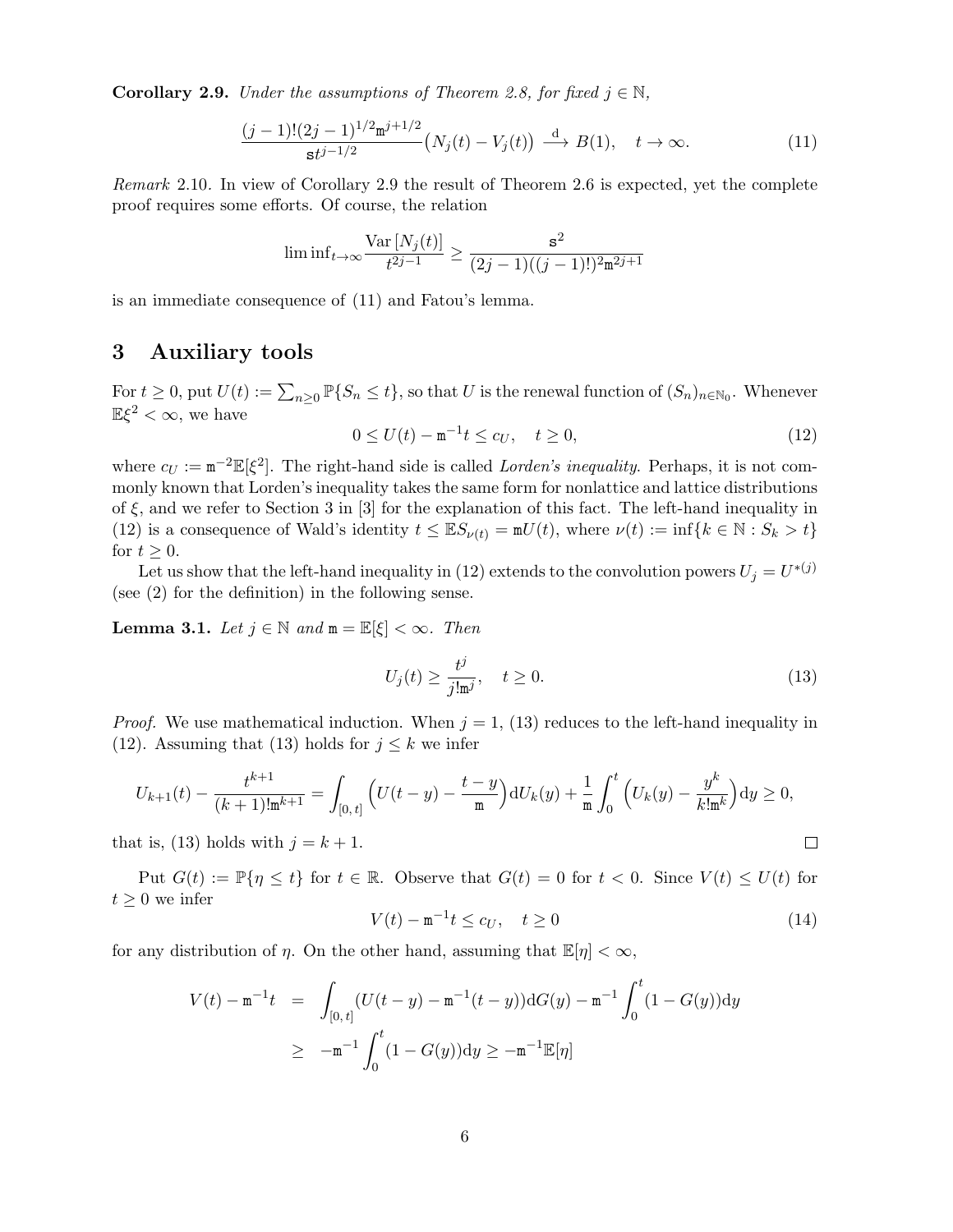having utilized  $U(t) \geq m^{-1}t$  for  $t \geq 0$ . Assuming that  $\mathbb{E}[\eta^a] < \infty$  for some  $a \in (0,1)$  which particularly implies that  $\lim_{t\to\infty} t^a \mathbb{P}\{\eta > t\} = 0$ , we infer

$$
V(t) - \mathbf{m}^{-1}t \ge -\mathbf{m}^{-1} \int_0^t (1 - G(y)) dy \ge -c_1 - c_2 t^{1-a}, \quad t \ge 0.
$$

Thus, we have proved the following.

**Lemma 3.2.** Assume that  $\mathbb{E}[\xi^2] < \infty$ . If  $\mathbb{E}[\eta] < \infty$ , then

$$
|V(t) - \mathbf{m}^{-1}t| \le c_V, \quad t \ge 0
$$
\n(15)

where  $c_V := \max(c_U, \mathbf{m}^{-1} \mathbb{E}[\eta])$  and  $c_U = \mathbf{m}^{-2} \mathbb{E}[\xi^2]$ . If  $\mathbb{E}[\eta^a] < \infty$  for some  $a \in (0,1)$ , then

$$
-c_1 - c_2 t^{1-a} \le V(t) - \mathbf{m}^{-1} t \le c_V, \quad t \ge 0
$$
\n(16)

for appropriate positive constants  $c_1$  and  $c_2$ .

Lemma 3.3 is needed for the proof of Theorem 2.6. The convolution integral in (17), with  $2j-1$  replacing j, is one of the summands appearing in a representation of Var  $N_i$ . It is important that (17) is a two-term expansion of the integral, because the coefficient  $b_U - 1$  contributes to the leading coefficient in the asymptotics of Var  $N_j$ . Put  $\tilde{U}(t) := \sum_{r \geq 1} \mathbb{P}\{S_r \leq t\} = U(t) - 1$ for  $t \geq 0$ .

**Lemma 3.3.** Assume that the distribution of  $\xi$  is nonlattice and  $\mathbb{E}[\xi^2] < \infty$ . Then, for fixed  $j \in \mathbb{N},$ 

$$
\int_{[0,t]} (t-y)^j \mathrm{d}\tilde{U}(y) = \frac{t^{j+1}}{(j+1)\mathfrak{m}} + (b_U - 1)t^j + o(t^j), \quad t \to \infty,
$$
\n(17)

where  $b_U := \mathbb{E}[\xi^2]/(2m^2)$ .

Proof. Using the easily checked formula

$$
\int_{[0,t]} (t-y)^j \mathrm{d}\tilde{U}(y) = j \int_0^t \int_{[0,s]} (s-y)^{j-1} \mathrm{d}\tilde{U}(y) \mathrm{d}s, \quad j \in \mathbb{N}, \ \ t \ge 0
$$

and mathematical induction one can show that

$$
\int_{[0,t]} (t-y)^j \mathrm{d}\tilde{U}(y) = j! \int_0^t \int_0^{y_j} \dots \int_0^{y_2} \tilde{U}(y_1) \mathrm{d}y_1 \dots \mathrm{d}y_j, \quad j \in \mathbb{N}, \ \ t \ge 0.
$$

Here, the right-hand side reads  $\int_0^t \tilde{U}(y) dy$  when  $j = 1$ . Now (17) follows from the latter equality and the relation  $\tilde{U}(t) = m^{-1}t + b_U - 1 + o(1)$  as  $t \to \infty$  which is nothing else but formula (4) with  $j = 1$  and  $\eta = \xi$  a.s. To obtain the asymptotic relation

$$
\int_0^t \int_0^{y_j} \dots \int_0^{y_2} o(1) dy_1 \dots dy_j = o(t^j), \quad t \to \infty,
$$

we have used L'Hôpital's rule  $(j-1)$  times in the situation that the  $o(1)$ -term is integrable and j times in the situation that it is not.  $\Box$ 

Lemma 3.4 will be essentially used in the proof of Theorem 2.7 when showing that one of the two summands in a representation of  $N_j$  is asymptotically negligible.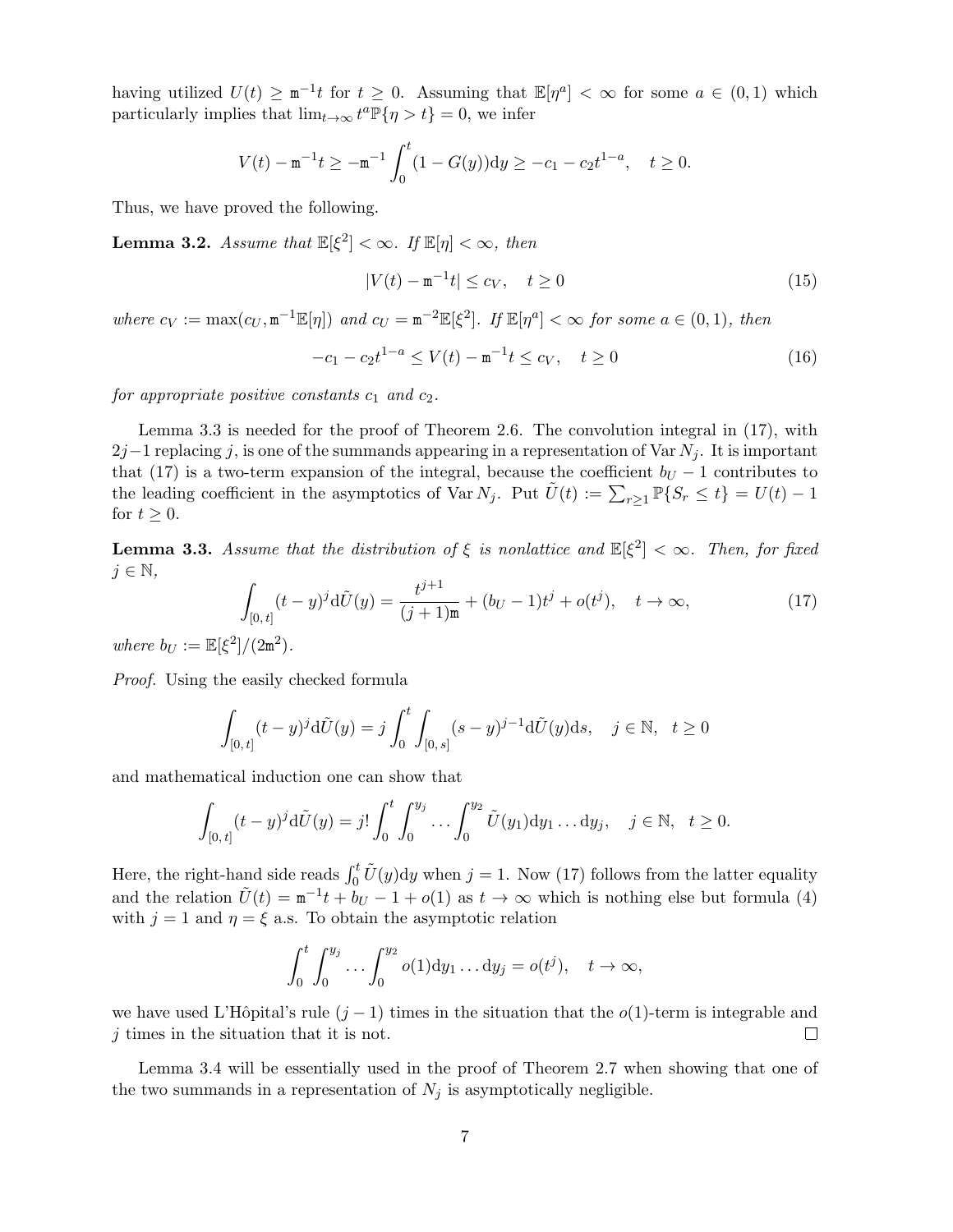**Lemma 3.4.** Assume that  $m = \mathbb{E}[\xi] < \infty$ . Then

$$
\lim_{t \to \infty} \frac{\mathbb{E}[(N(t))^2]}{t^2} = \frac{1}{m^2}.
$$

Proof. The relation

$$
\liminf_{t\to\infty} \frac{\mathbb{E}[(N(t))^2]}{t^2} \geq \frac{1}{\mathtt{m}^2}
$$

follows from  $\mathbb{E}[(N(t))^2] \geq (V(t))^2$  and Proposition 2.1. The converse inequality for the limit superior is implied by the inequality

$$
N(t) \le \nu(t) = \sum_{i \ge 0} \mathbb{1}_{\{S_i \le t\}}, \quad t \ge 0 \quad \text{a.s.}
$$

and  $\lim_{t\to\infty} t^{-2} \mathbb{E}[(\nu(t))^2] = \mathbf{m}^{-2}$  (see Theorem 5.1 (ii) on p. 57 in [6]).

Propositions 3.5 and 3.6 are important ingredients in the proof of Theorem 2.8, which is based on an application of Theorem 5.2 given in the Appendix. While the former provides a functional limit theorem for the counting process in the first generation, thereby ensuring that condition (44) of Theorem 5.2 is satisfied, the latter is responsible for checking condition (43) of the same theorem.

**Proposition 3.5.** Assume that  $m = \mathbb{E}[\xi] < \infty$ ,  $s^2 = \text{Var}[\xi] \in (0, \infty)$  and  $\mathbb{E}[\eta^a] < \infty$  for some  $a > 0$ . Then  $\sqrt{u}$  (ut)  $\sqrt{u}$ 

$$
\left(\frac{N(ut) - V(ut)}{\sqrt{\mathfrak{m}^{-3} \mathfrak{s}^2 t}}\right)_{u \ge 0} \Rightarrow (B(u))_{u \ge 0}, \quad t \to \infty
$$
\n(18)

in the J<sub>1</sub>-topology on D, where  $(B(u))_{u\geq 0}$  is a standard Brownian motion.

Proof. According to part (B1) of Theorem 3.2 in [1],

$$
\Big(\frac{N(ut)-{\mathtt{m}}^{-1}\int_0^{ut}G(y)\mathrm{d}y}{\sqrt{{\mathtt{m}}^{-3}\mathbf{s}^2t}}\Big)_{u\geq 0}\ \Rightarrow\ (B(u))_{u\geq 0},\quad t\to\infty
$$

in the  $J_1$ -topology on D, where, as before, G is the distribution function of  $\eta$ . Thus, it is enough to show that, for all  $T > 0$ ,

$$
\lim_{t \to \infty} t^{-1/2} \sup_{u \in [0, T]} \left| V(ut) - \mathbf{m}^{-1} \int_0^{ut} G(y) dy \right| = 0.
$$
 (19)

According to (12), for  $u \in [0, T]$  and  $t \geq 0$ ,

$$
0 \le V(ut) - \mathbf{m}^{-1} \int_0^{ut} G(y) dy = \int_{[0,ut]} (U(tu - y) - \mathbf{m}^{-1}(tu - y)) dG(y) \le c_U,
$$

and (19) follows.

**Proposition 3.6.** Assume that  $m = \mathbb{E}[\xi] < \infty$ ,  $s^2 = \text{Var}[\xi] \in (0, \infty)$  and  $\mathbb{E}[\eta^a] < \infty$  for some  $a > 0$ . Then

$$
\mathbb{E}[\sup_{s\in[0,t]} (N(s) - V(s))^2] = O(t), \quad t \to \infty.
$$

 $\Box$ 

 $\Box$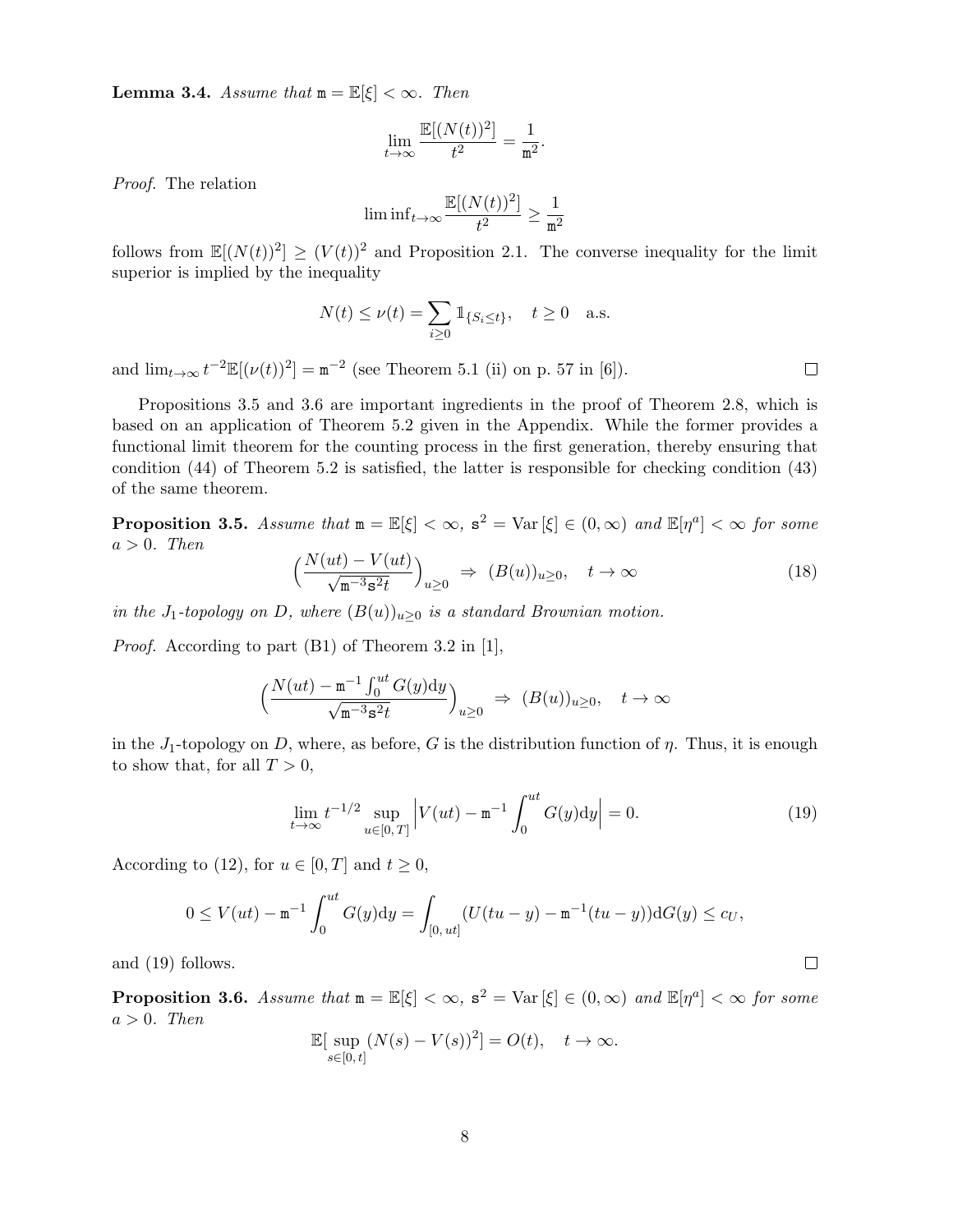*Proof.* In the case  $\mathbb{E}[\eta] < \infty$  this limit relation is proved in Lemma 4.2(b) of [5].

From now on we assume that  $\mathbb{E}[\eta^a]<\infty$  for some  $a\in(0,1)$  and  $\mathbb{E}[\eta]=\infty$ . As in the proof of Lemma 4.2(b) of [5] we shall use a decomposition

$$
N(t) - V(t) = \sum_{k \ge 0} (\mathbb{1}_{\{S_k + \eta_{k+1} \le t\}} - G(t - S_k)) + \sum_{k \ge 0} G(t - S_k) - V(t),
$$

where G is the distribution function of  $\eta$ . It suffices to prove that

$$
\mathbb{E}\Big[\sup_{s\in[0,t]}\Big(\sum_{k\geq 0}(\mathbb{1}_{\{S_k+\eta_{k+1}\leq s\}}-G(s-S_k))\Big)^2\Big]=O(t),\quad t\to\infty\tag{20}
$$

and

$$
\mathbb{E}\Big[\sup_{s\in[0,\,t]}\Big(\sum_{k\geq 0}G(t-S_k)-V(t)\Big)^2\Big]=O(t),\quad t\to\infty.\tag{21}
$$

The proof of (21) given in [5] goes through for any distribution of  $\eta$  and as such applies without changes under the present assumptions. On the other hand, the proof of (20) given in [5] depends crucially on the assumption  $\mathbb{E}[\eta] < \infty$  imposed in Lemma 4.2(b) of the cited article. Thus, another argument has to be found.

For  $u, t \geq 0$ , put

$$
Z_t(u) := \sum_{k \geq 0} \left( \mathbb{1}_{\{S_k + \eta_{k+1} \leq ut\}} - G(ut - S_k) \right) \mathbb{1}_{\{S_k \leq ut\}},
$$

so that

$$
\mathbb{E}\Big[\sup_{s\in[0,\,t]}\Big(\sum_{k\geq 0}(\mathbb{1}_{\{S_k+\eta_{k+1}\leq s\}}-G(s-S_k))\Big)^2\Big] = \mathbb{E}[\sup_{u\in[0,\,1]}(Z_t(u))^2].
$$

In what follows we write  $\sup_{u \in K}$  when the supremum is taken over an uncountable set K and max<sub>m $\lt k\lt n$ </sub> when the maximum is taken over the discrete set  $\{m, m+1, \ldots, n\}$ . We start by observing that, for positive integer  $I = I(t)$  to be chosen later in (28),

$$
\sup_{u \in [0,1]} |Z_t(u)| = \max_{0 \le k \le 2^I - 1} \sup_{u \in [0,2^{-I}]} |Z_t(k2^{-I} + u) - Z_t(k2^{-I}) + Z_t(k2^{-I})|
$$
  

$$
\le \max_{0 \le k \le 2^I} |Z_t(k2^{-I})| + \max_{0 \le k \le 2^I - 1} \sup_{u \in [0,2^{-I}]} |Z_t(k2^{-I} + u) - Z_t(k2^{-I})|.
$$

We have used subadditivity of the supremum for the last inequality. We proceed as on p. 764 in [12]. Put  $F_j := \{k2^{-j} : 0 \le k \le 2^j\}$  for  $j \in \mathbb{N}_0$  and fix  $u \in F_I$ . Now define  $u_j := \max\{w \in F_j : 0 \le k \le 2^j\}$  $w \leq u$  for nonnegative integer  $j \leq I$ . Then  $u_{j-1} = u_j$  or  $u_{j-1} = u_j - 2^{-j}$ . With this at hand,

$$
|Z_t(u)| = \Big|\sum_{j=1}^I (Z_t(u_j) - Z_t(u_{j-1})) + Z_t(u_0)\Big| \le \sum_{j=0}^I \max_{1 \le k \le 2^j} |Z_t(k2^{-j}) - Z_t((k-1)2^{-j})|.
$$

Combining the fragments together we arrive at the inequality which is a starting point of our subsequent work

$$
\sup_{u \in [0,1]} |Z_t(u)| \le \sum_{j=0}^I \max_{1 \le k \le 2^j} |Z_t(k2^{-j}) - Z_t((k-1)2^{-j})| + \max_{0 \le k \le 2^I - 1} \sup_{u \in [0,2^{-I}]} |Z_t(k2^{-I} + u) - Z_t(k2^{-I})|.
$$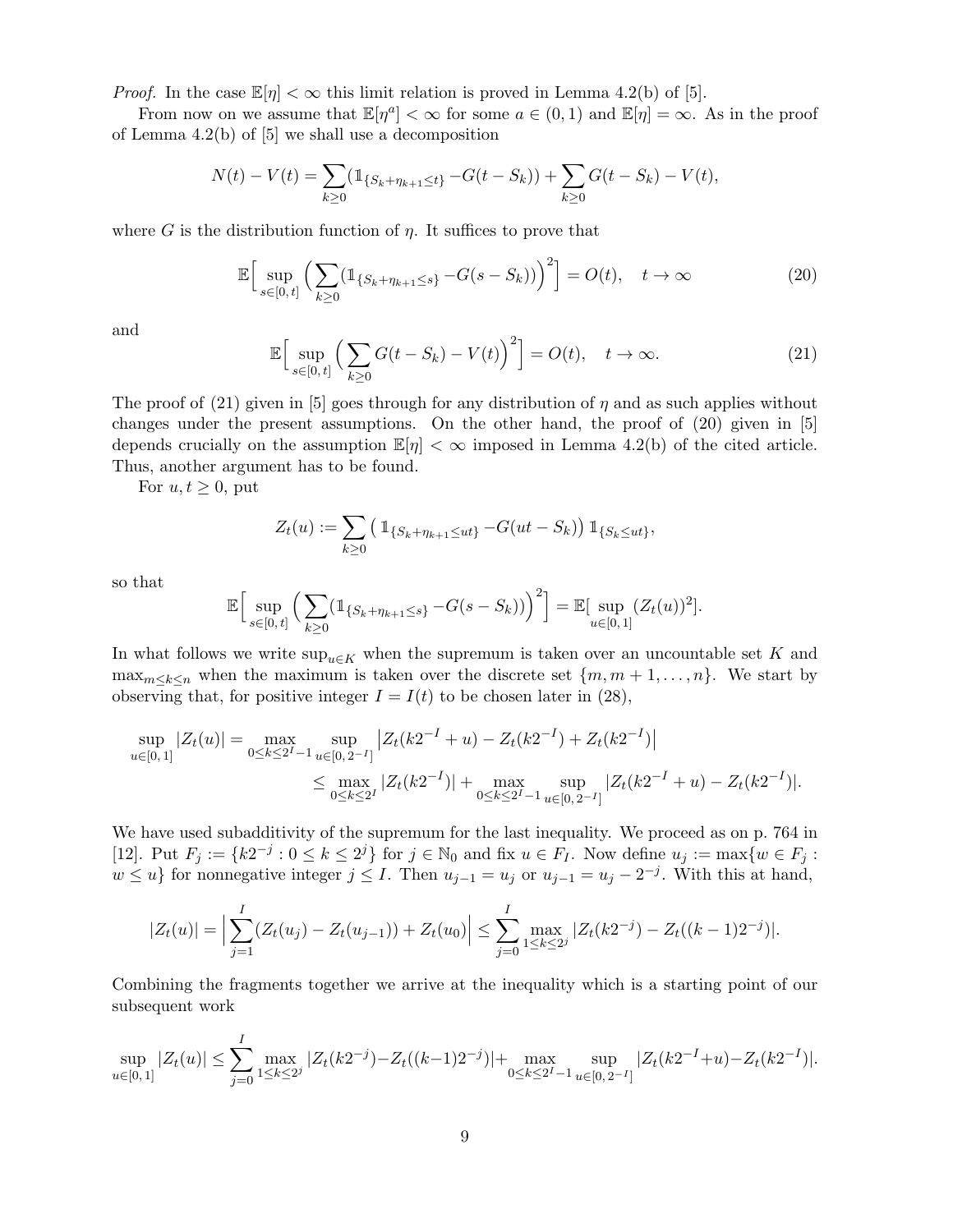Thus, (20) follows if we can show that

$$
\mathbb{E}\Big[\Big(\sum_{j=0}^{I} \max_{1 \le k \le 2^{j}} |Z_{t}(k2^{-j}) - Z_{t}((k-1)2^{-j})|\Big)^{2}\Big] = O(t), \quad t \to \infty
$$
\n(22)

and that

$$
\mathbb{E}[\max_{0 \le k \le 2^I - 1} \sup_{u \in [0, 2^{-I}]} (Z_t (k2^{-I} + u) - Z_t (k2^{-I}))^2] = O(t), \quad t \to \infty.
$$
 (23)

We intend to prove that, for  $u,v\geq 0,\,u>v$  and  $t\geq 0,$ 

$$
\mathbb{E}[(Z_t(u) - Z_t(v))^2] \le 2\mathbb{E}[\nu(1)]a((u - v)t),
$$
\n(24)

where, for  $t \geq 0$ ,  $a(t) := \sum_{k=0}^{\lfloor t \rfloor + 1} (1 - G(k))$  and  $\nu(t) = \inf\{k \in \mathbb{N} : S_k > t\} = \sum_{k \geq 0} \mathbb{1}_{\{S_k \leq t\}}$ . Indeed,

$$
\mathbb{E}[(Z_t(u) - Z_t(v))^2] = \mathbb{E}\Big[\int_{(vt, ut]} G(ut - y)(1 - G(ut - y))\mathrm{d}\nu(y)\Big] \n+ \mathbb{E}\Big[\int_{[0, vt]} (G(ut - y) - G(vt - y))(1 - G(ut - y) + G(vt - y))\mathrm{d}\nu(y)\Big] \n\leq \mathbb{E}\Big[\int_{(vt, ut]} (1 - G(ut - y))\mathrm{d}\nu(y)\Big] + \mathbb{E}\Big[\int_{[0, vt]} (G(ut - y) - G(vt - y))\mathrm{d}\nu(y)\Big].
$$

Using Lemma 5.1 with  $f(y) = (1 - G(y)) 1\!\mathbb{I}_{[0,(u-v)t)}(y)$  and  $f(y) = G((u-v)t + y) - G(y)$ , respectively, we obtain

$$
\mathbb{E}\Big[\int_{(vt, ut]} (1 - G(ut - y))\mathrm{d}\nu(y)\Big] = \mathbb{E}\Big[\int_{[0, ut]} (1 - G(ut - y)) \mathbb{1}_{[0, (u-v)t)}(ut - y)\mathrm{d}\nu(y)\Big]
$$
  

$$
\leq \mathbb{E}[\nu(1)] \sum_{n=0}^{[ut]} \sup_{y \in [n, n+1)} ((1 - G(y)) \mathbb{1}_{[0, (u-v)t)}(y))
$$
  

$$
\leq \mathbb{E}[\nu(1)] \sum_{n=0}^{[(u-v)t]} (1 - G(n)) \leq \mathbb{E}[\nu(1)] a((u-v)t) \quad (25)
$$

and

$$
\mathbb{E}\Big[\int_{[0, vt]} (G(ut - y) - G(vt - y))\mathrm{d}\nu(y)\Big] \leq \mathbb{E}[\nu(1)] \sum_{n=0}^{[vt]} \sup_{y \in [n, n+1)} (G((u - v)t + y) - G(y))
$$
  

$$
\leq \mathbb{E}[\nu(1)] \Big(\sum_{n=0}^{[vt]} (1 - G(n)) - \sum_{n=0}^{[vt]} (1 - G((u - v)t + n + 1))\Big)
$$
  

$$
\leq \mathbb{E}[\nu(1)] \Big(\sum_{n=0}^{[vt]} (1 - G(n)) - \sum_{n=0}^{[ut]+1} (1 - G(n)) + \sum_{n=0}^{[(u-v)t]+1} (1 - G(n))\Big)
$$
  

$$
\leq \mathbb{E}[\nu(1)] a((u - v)t). \quad (26)
$$

Combining  $(25)$  and  $(26)$  yields  $(24)$ .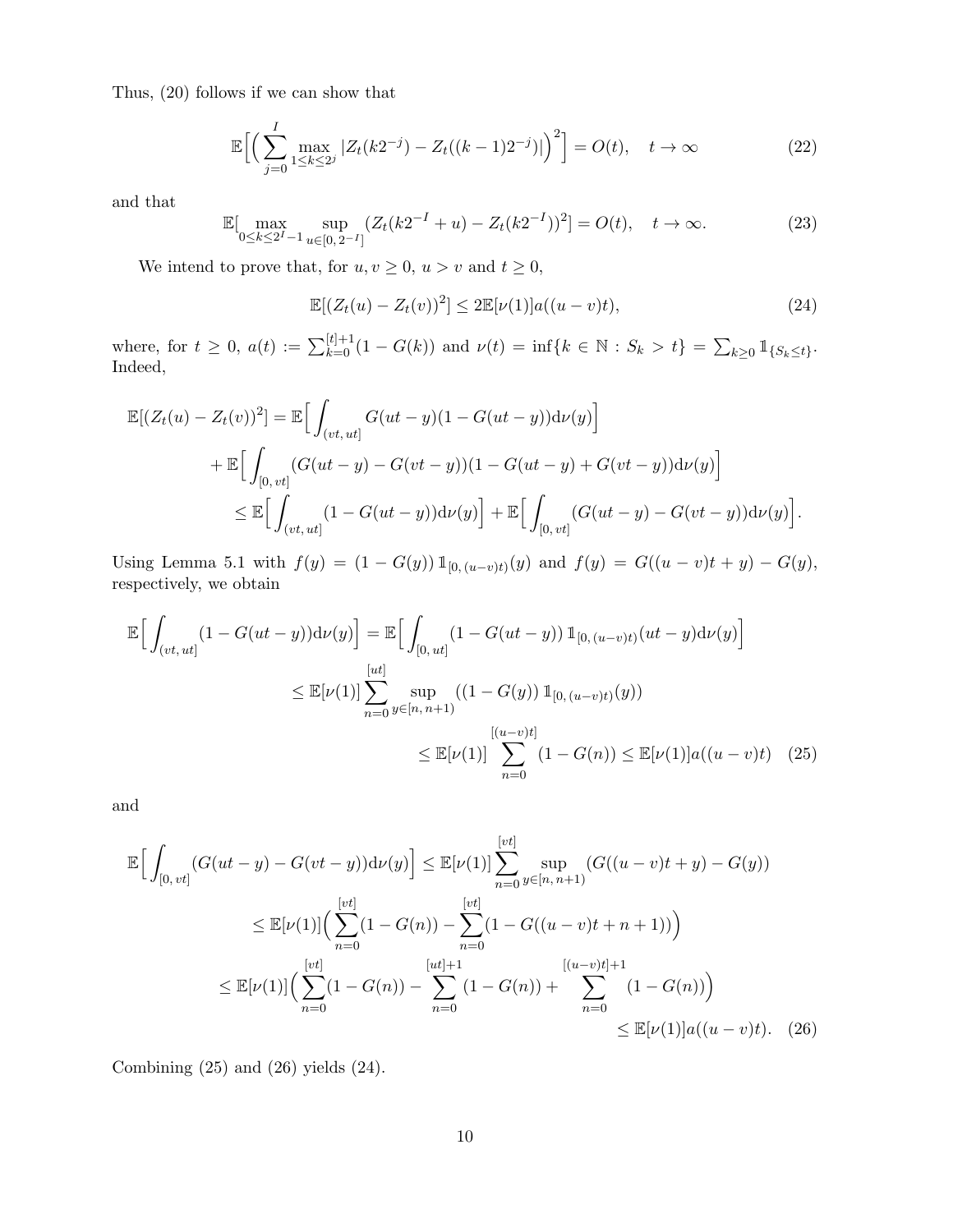PROOF OF (22). The assumption  $\mathbb{E}[\eta^a]<\infty$  entails  $\lim_{t\to\infty}t^a(1-G(t))=0$  and thereupon, given  $C > 0$  there exists  $t_1 > 0$  such that  $a(t) \leq Ct^{1-a}$  whenever  $t \geq t_1$ . Using this in combination with (24) yields

$$
\mathbb{E}[(Z_t(k2^{-j}) - Z_t((k-1)2^{-j}))^2] \le 2C \mathbb{E}[\nu(1)]2^{-j(1-a)} =: C_1 2^{-j(1-a)} \tag{27}
$$

whenever  $2^{-j}t \geq t_1$ . Let  $I = I(t)$  denote the integer number satisfying

$$
2^{-I}t \ge t_1 > 2^{-I-1}t. \tag{28}
$$

Then the inequalities (27) and

$$
\mathbb{E}[\max_{1 \leq k \leq 2^{j}} (Z_{t}(k2^{-j}) - Z_{t}((k-1)2^{-j}))^{2}] \leq \sum_{k=1}^{2^{j}} \mathbb{E}[(Z_{t}(k2^{-j}) - Z_{t}((k-1)2^{-j}))^{2}]
$$
  

$$
\leq C_{1}2^{aj}
$$

hold whenever  $j \leq I$ . Invoking the triangle inequality for the  $L_2$ -norm yields

$$
\mathbb{E}\Big[\Big(\sum_{j=0}^{I} \max_{1 \leq k \leq 2^{j}} |Z_{t}(k2^{-j}) - Z_{t}((k-1)2^{-j})|\Big)^{2}\Big] \leq \Big(\sum_{j=0}^{I} (\mathbb{E}[\max_{1 \leq k \leq 2^{j}} (Z_{t}(k2^{-j}) - Z_{t}((k-1)2^{-j}))^{2}])^{1/2}\Big)^{2}
$$
  

$$
\leq C_{1} \Big(\sum_{j=0}^{I} 2^{aj/2}\Big)^{2} = \big(O(2^{aI/2})\big)^{2} = O(t^{a}), \quad t \to \infty.
$$

Here, the last equality is ensured by the choice of I. PROOF OF  $(23)$ . We shall use a decomposition

$$
Z_t(k2^{-I} + u) - Z_t(k2^{-I})
$$
  
=  $\sum_{j\geq 0} \left( \mathbb{1}_{\{S_j + \eta_{j+1} \leq (k2^{-I} + u)t\}} - G((k2^{-I} + u)t - S_j) \right) \mathbb{1}_{\{k2^{-I}t < S_j \leq (k2^{-I} + u)t\}}$   
+  $\sum_{j\geq 0} \left( \mathbb{1}_{\{k2^{-I}t < S_j + \eta_{j+1} \leq (k2^{-I} + u)t\}} - (G((k2^{-I} + u)t - S_j) - G(k2^{-I}t - S_j)) \right) \mathbb{1}_{\{S_j \leq k2^{-I}t\}}$   
=:  $J_1(t, k, u) + J_2(t, k, u)$ .

It suffices to prove that, for  $i = 1, 2$ ,

$$
\mathbb{E}[\max_{0 \le k \le 2^I - 1} \sup_{u \in [0, 2^{-I}]} (J_i(t, k, u))^2] = O(t), \quad t \to \infty.
$$
 (29)

PROOF OF (29) FOR  $i = 1$ . Since  $|J_1(t, k, u)| \le \nu((k2^{-1} + u)t) - \nu(k2^{-1}t)$  and  $t \mapsto \nu(t)$  is a.s. nondecreasing we infer  $\sup_{u \in [0, 2^{-I}]} |J_1(t, k, u)| \le \nu((k+1)2^{-I}t) - \nu(k2^{-I}t)$  a.s. Hence,

$$
\mathbb{E}[\max_{0 \le k \le 2^I - 1} \sup_{u \in [0, 2^{-I}]} (J_i(t, k, u))^2] \le \mathbb{E}[\max_{0 \le k \le 2^I - 1} (\nu((k+1)2^{-I}t) - \nu(k2^{-I}t))^2]
$$
\n
$$
\le \sum_{k=0}^{2^I - 1} \mathbb{E}[(\nu((k+1)2^{-I}t) - \nu(k2^{-I}t))^2] \le 2^I \mathbb{E}[(\nu(2^{-I}t))^2] \le (t/t_1) \mathbb{E}[(\nu(2t_1))^2] = O(t), \quad t \to \infty.
$$

Here, the second inequality follows from distributional subadditivity of  $\nu(t)$  (see, for instance, formula  $(5.7)$  on p. 58 in  $[6]$ , and the third inequality is secured by the choice of I.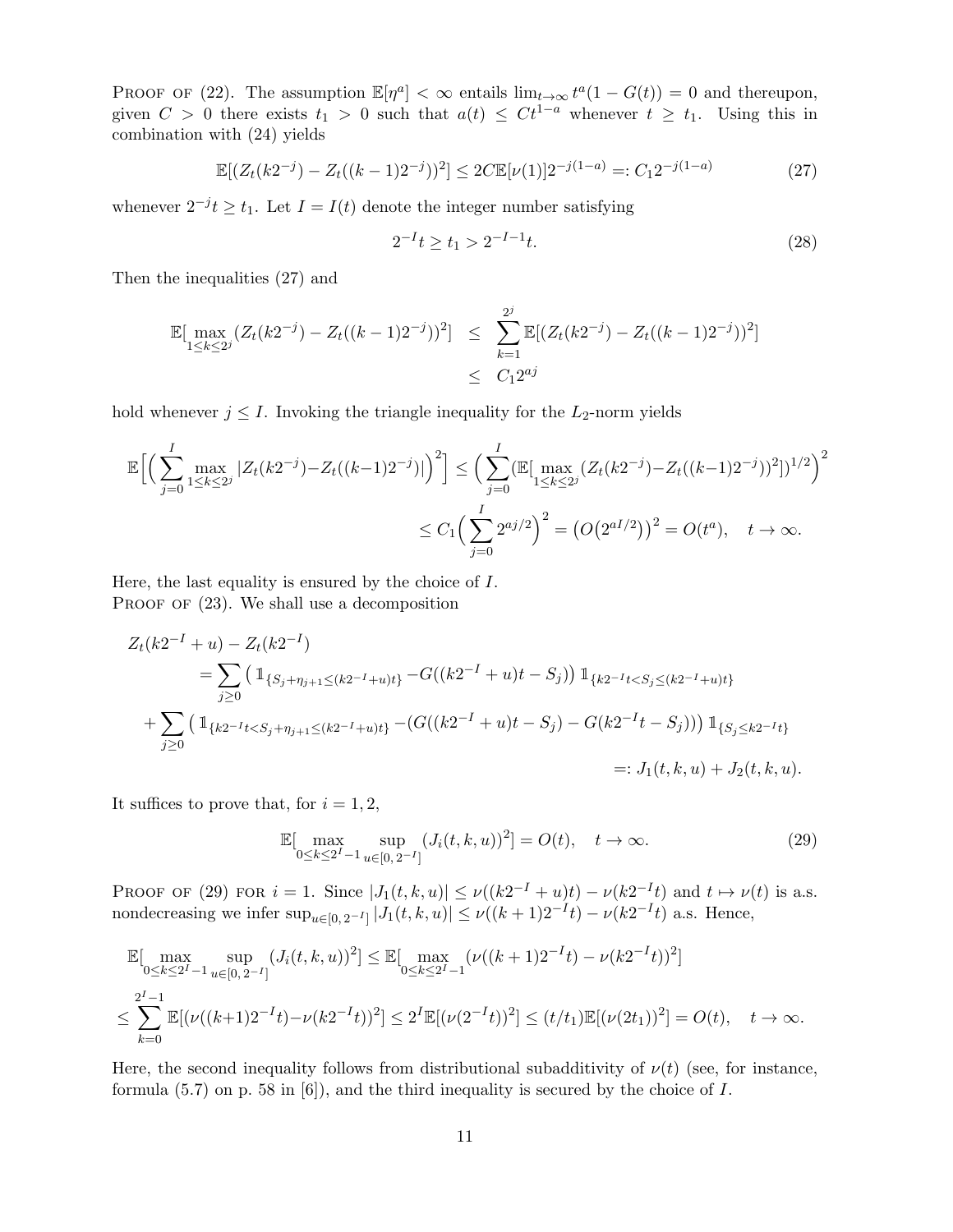PROOF OF  $(29)$  FOR  $i = 2$ . We have

$$
\sup_{u \in [0,2^{-I}]} |J_2(t,k,u)| \leq \sup_{u \in [0,2^{-I}]} \left( \sum_{j\geq 0} \mathbbm{1}_{\{k2^{-I}t < S_j + \eta_{j+1} \leq (k2^{-I}+u)t\}} \mathbbm{1}_{\{S_j \leq k2^{-I}t\}} \right)
$$
\n
$$
+ \sum_{j\geq 0} (G((k2^{-I}+u)t - S_j) - G(k2^{-I}t - S_j))) \mathbbm{1}_{\{S_j \leq k2^{-I}t\}} \right)
$$
\n
$$
\leq \sum_{j\geq 0} \mathbbm{1}_{\{k2^{-I}t < S_j + \eta_{j+1} \leq (k+1)2^{-I}t\}} \mathbbm{1}_{\{S_j \leq k2^{-I}t\}} \left( \sum_{j\geq 0} (G(((k+1)2^{-I})t - S_j) - G(k2^{-I}t - S_j)) \mathbbm{1}_{\{S_j \leq k2^{-I}t\}} \right)
$$
\n
$$
\leq \left| \sum_{j\geq 0} \left( \mathbbm{1}_{\{k2^{-I}t < S_j + \eta_{j+1} \leq (k+1)2^{-I}t\}} - (G(((k+1)2^{-I})t - S_j) - G(k2^{-I}t - S_j)) \right) \mathbbm{1}_{\{S_j \leq k2^{-I}t\}} \right|
$$
\n
$$
+ 2 \sum_{j\geq 0} (G(((k+1)2^{-I})t - S_j) - G(k2^{-I}t - S_j))) \mathbbm{1}_{\{S_j \leq k2^{-I}t\}} \left( \sum_{j\geq 0} (J((k+1)2^{-I})t - S_j) - J((k2^{-I}t - S_j)) \right) \mathbbm{1}_{\{S_j \leq k2^{-I}t\}} \right)
$$
\n
$$
=: J_{21}(t, k) + 2J_{22}(t, k).
$$

Using (26) with  $u = (k+1)2^{-1}$  and  $v = k2^{-1}$  we obtain

$$
\mathbb{E}[(J_{22}(t,k))^2] \le \mathbb{E}[(\nu(1))^2](a(2^{-1}t))^2 \le \mathbb{E}[(\nu(1))^2](a(2t_1))^2
$$

which implies

$$
\mathbb{E}[(\max_{0\leq k\leq 2^{I}-1}J_{22}(t,k))^{2}] \leq 2^{I} \max_{0\leq k\leq 2^{I}-1} \mathbb{E}[(J_{22}(t,k))^{2}]
$$
  
 
$$
\leq (t/t_{1})\mathbb{E}[(\nu(1))^{2}](a(2t_{1}))^{2} = O(t), \quad t \to \infty.
$$

Further, by (26),

$$
\mathbb{E}[(J_{21}(t,k))^2] = \mathbb{E}\Big[\int_{[0,k2^{-I}t]}(G((k+1)2^{-I}t-y) - G(k2^{-I}t-y))\mathrm{d}\nu(y)\Big] \leq \mathbb{E}[\nu(1)]a(2^{-I}t).
$$

Hence,  $\mathbb{E}[(\max_{0 \le k \le 2^I-1} J_{21}(t, k))^2] = O(t)$  by the same reasoning as above, and (29) for  $i = 2$ follows. The proof of Proposition 3.6 is complete.  $\Box$ 

# 4 Proofs of the main results

### 4.1 Proofs of Proposition 2.1 and Theorem 2.2

Proof of Proposition 2.1. The simplest way to prove this is to use Laplace transforms. Indeed, for fixed  $j \in \mathbb{N}$ ,

$$
\int_{[0,\,\infty)}e^{-st}\mathrm{d}V_j(t)=\Big(\frac{\mathbb{E}[e^{-s\eta}]}{1-\mathbb{E}[e^{-s\xi}]}\Big)^j \;\sim\; \frac{1}{\mathtt{m}^j s^j}, \quad s\to 0+.
$$

By Karamata's Tauberian theorem (Theorem 1.7.1 in [2]), (3) holds.

*Proof of Theorem 2.2.* We use induction on j. Let  $j = 1$ . Write

$$
V(t) - \mathbf{m}^{-1}t = \int_{[0,t]} (U(t-y) - \mathbf{m}^{-1}(t-y)) \mathrm{d}G(y) - \mathbf{m}^{-1} \int_0^t (1 - G(y)) \mathrm{d}y. \tag{30}
$$

 $\hfill \square$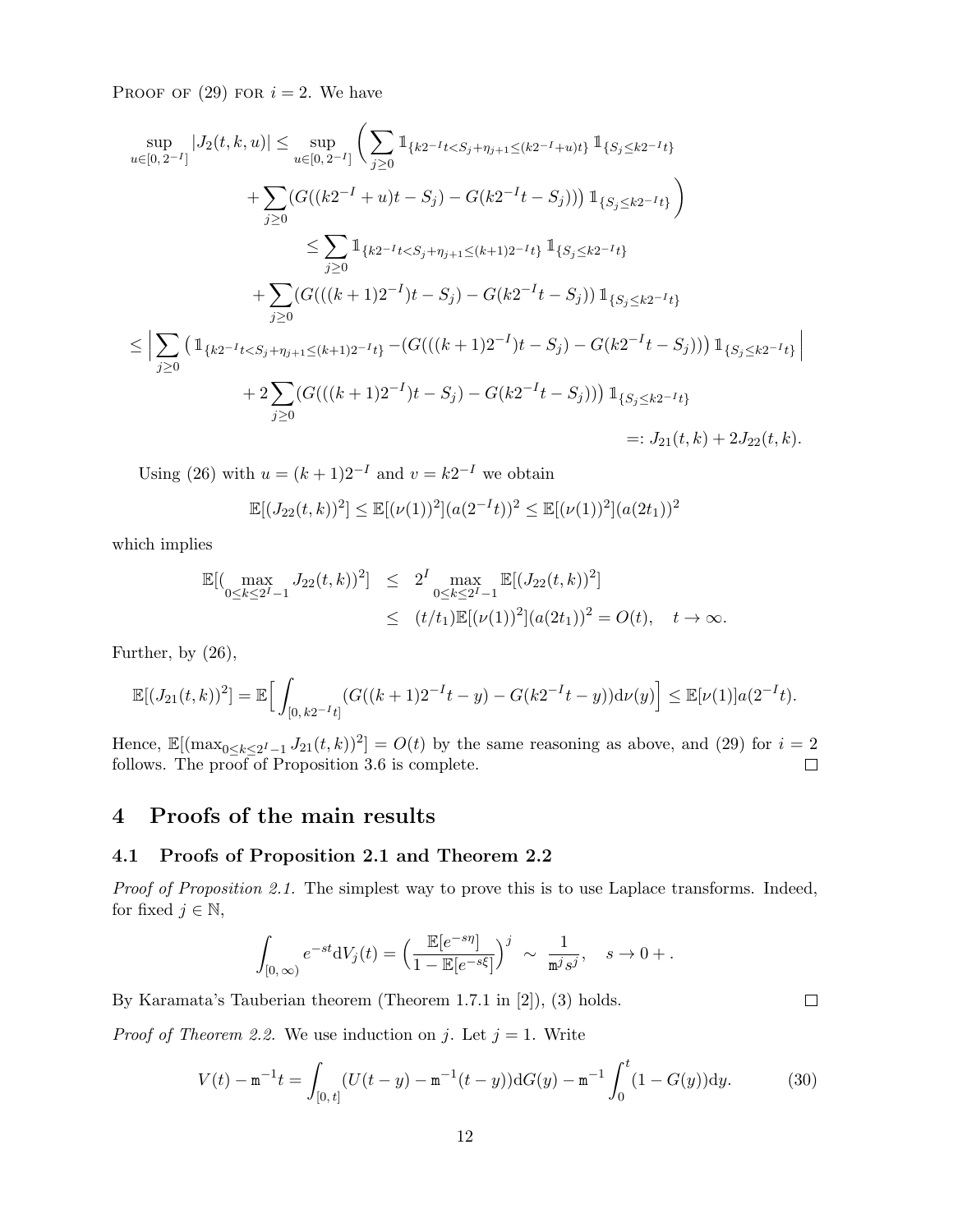Plainly, the second term converges to  $-\mathbf{m}^{-1}\mathbb{E}[\eta]$  as  $t \to \infty$ . It is a simple consequence of the Blackwell theorem that

$$
\lim_{t \to \infty} (U(t) - \mathbf{m}^{-1}t) = (2\mathbf{m}^2)^{-1} \mathbb{E}[\xi^2] = b_U.
$$

Using this in combination with (12) we invoke Lebesgue's dominated convergence theorem to infer that the first term in (30) converges to  $b_U$  as  $t \to \infty$ . Thus, we have shown that (4) with  $j = 1$  holds true.

Assume that (4) holds for  $j = k$ . In view of (4) with  $j = 1$ , given  $\varepsilon > 0$  there exists  $t_0 > 0$ such that

$$
|V(t) - \mathbf{m}^{-1}t - b_V| \le \varepsilon \tag{31}
$$

whenever  $t \geq t_0$ . Write, for  $t \geq t_0$ ,

$$
V_{k+1}(t) - \frac{t^{k+1}}{(k+1)!m^{k+1}} = \int_{[0, t-t_0]} (V(t-y) - m^{-1}(t-y))dV_k(y) + \int_{(t-t_0, t]} (V(t-y) - m^{-1}(t-y))dV_k(y) + m^{-1} \int_0^t (V_k(y) - \frac{y^k}{k!m^k})dy = I_1(t) + I_2(t) + I_3(t).
$$

In view of  $(31)$ ,

$$
(b_V - \varepsilon) V_k(t - t_0) \le I_1(t) \le (b_V + \varepsilon) V_k(t - t_0),
$$

whence

$$
\frac{b_V - \varepsilon}{k! \mathfrak{m}^k} \le \liminf_{t \to \infty} \frac{I_1(t)}{t^k} \le \limsup_{t \to \infty} \frac{I_1(t)}{t^k} \le \frac{b_V + \varepsilon}{k! \mathfrak{m}^k}
$$

by Proposition 2.1.

Using (15) we obtain  $|I_2(t)| \leq c_V(V_k(t) - V_k(t-t_0))$  for all  $t \geq t_0$ , whence  $\lim_{t \to \infty} t^{-k} I_2(t) = 0$ by Theorem 2.4. A combination of this with the last centered formula and sending  $\varepsilon \to 0^+$  we infer

$$
I_1(t) + I_2(t) \sim \frac{b_V t^k}{k! \mathbf{m}^k}, \quad t \to \infty.
$$

Finally, by the induction assumption and L'Hôpital's rule

$$
I_3(t) \sim \frac{b_V t^k}{(k-1)! \mathbf{m}^k}
$$
,  $t \to \infty$ .

Combining fragments together we arrive at (4) with  $j = k + 1$ .

 $\Box$ 

#### 4.2 Proofs of Theorems 2.3 and 2.4

*Proof of Theorem 2.3.* The proof of Theorem 2.7 (a) in [3] applies, with obvious simplifications. Note that for early generations (*j* is fixed), asymptotic relation (3) holds under the sole assumption  $m < \infty$ . This is not the case for intermediate generations  $(j = j(t) \rightarrow \infty, j(t) = o(t)$  as  $t \to \infty$ ) treated in [3] which explains the appearance of the additional assumption  $\mathbb{E}[\xi^r] < \infty$ for some  $r \in (1, 2]$  in Theorem 2.7 of the cited paper.  $\Box$ 

*Proof of Theorem 2.4.* When  $j = 1$ , relation (6) holds by Lemma 4.2 (a) in [3]. Write

$$
V_j(t+h) - V_j(t) = \int_{[0,t]} (V(t+h-y) - V(t-y))dV_{j-1}(y) + \int_{(t,t+h]} V(t+h-y)dV_{j-1}(y)
$$
  

$$
=: A_j(t) + B_j(t).
$$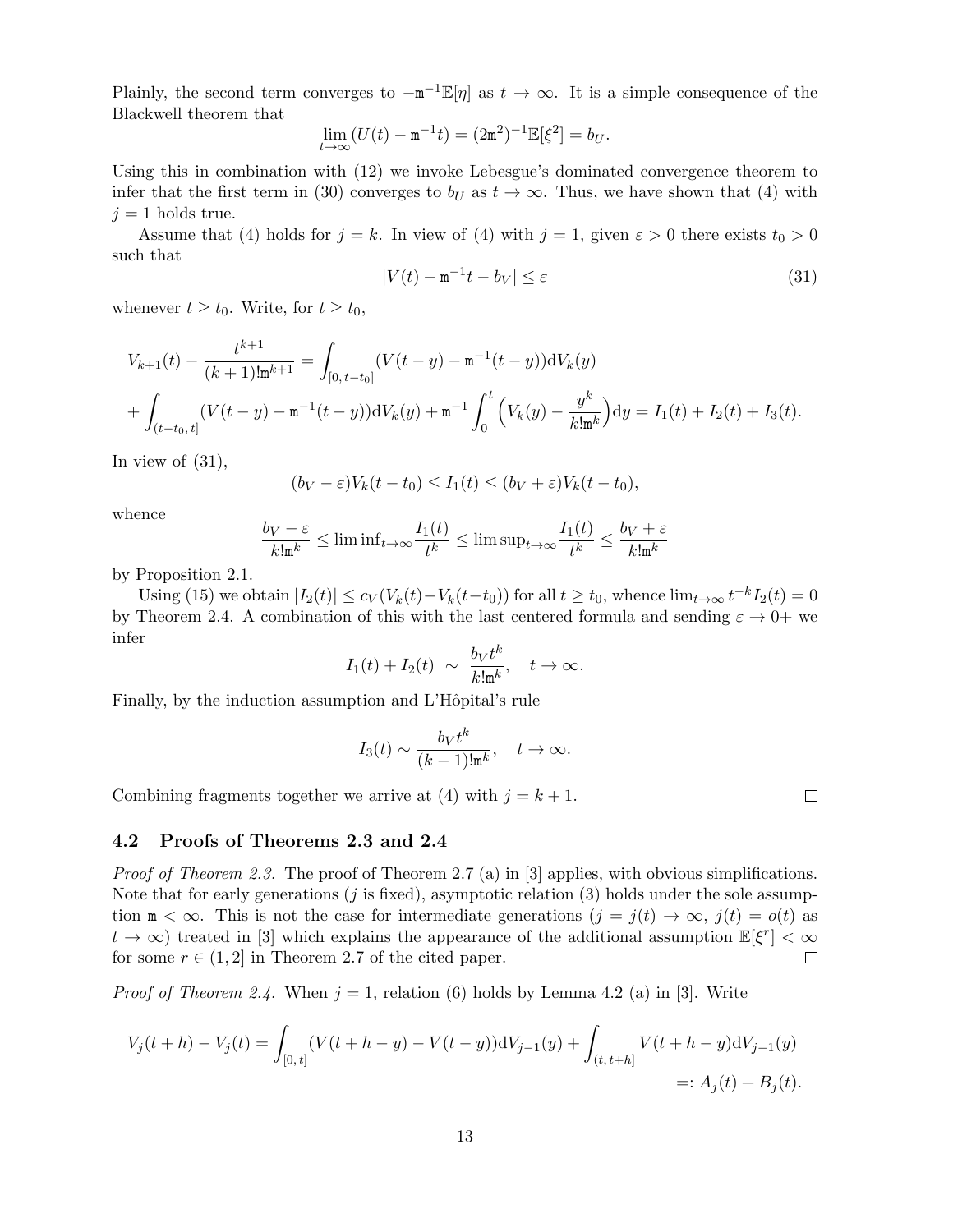We first show that the contribution of  $B_i(t)$  is negligible. Indeed, using monotonicity of V and  $\lim_{t\to\infty}(V_j(t+h)/V_j(t))=1$  (see Proposition 2.1) we obtain

$$
B_j(t) \le V(h)(V_{j-1}(t+h) - V_{j-1}(t)) = o(V_{j-1}(t)), \quad t \to \infty.
$$

In view of (6) with  $j = 1$ , given  $\varepsilon > 0$  there exists  $t_0 > 0$  such that

$$
|V(t+h) - V(t) - \mathbf{m}^{-1}h| \le \varepsilon
$$

whenever  $t \geq t_0$ . Thus, we have, for  $t \geq t_0$ ,

$$
A_j(t) = \int_{[0,t-t_0]} (V(t+h-y) - V(t-y))dV_{j-1}(y) + \int_{(t-t_0,t]} V(t+h-y)dV_{j-1}(y) =: A_{j,1}(t) + A_{j,2}(t).
$$

By the argument used for  $B_j(t)$  we infer  $A_{j,2}(t) = o(V_{j-1}(t))$ . Further,  $A_{j,1}(t) \leq (\mathfrak{m}^{-1}h +$  $\varepsilon$ ) $V_{j-1}(t - t_0)$ , whence

$$
\limsup_{t \to \infty} (A_j(t)/V_{j-1}(t)) \le \mathbf{m}^{-1}h.
$$

A symmetric argument proves the converse inequality for the limit inferior. Invoking Proposition 2.1 completes the proof of Theorem 2.4.  $\Box$ 

### 4.3 Proof of Theorem 2.6

For  $j \in \mathbb{N}$  and  $t \geq 0$ , put  $D_j(t) := \text{Var}[N_j(t)]$ . Recall that, as a consequence of the assumption  $\eta = \xi$  a.s.,  $T_r = S_r$  for  $r \in \mathbb{N}$  and  $V(t) = \tilde{U}(t) = \sum_{r \geq 1} \mathbb{P}\{S_r \leq t\}$  for  $t \geq 0$ . However, we prefer to write  $V_j$  rather than  $\tilde{U}_j$ .

Let  $j \in \mathbb{N}, j \geq 2$ . We obtain with the help of (1)

$$
N_j(t) - V_j(t) = \sum_{r \ge 1} \left( N_{j-1}^{(r)}(t - S_r) - V_{j-1}(t - S_r) \right) \mathbb{1}_{\{S_r \le t\}}
$$
  
+ 
$$
\left( \sum_{r \ge 1} V_{j-1}(t - S_r) \mathbb{1}_{\{S_r \le t\}} - V_j(t) \right) =: N_{j,1}(t) + N_{j,2}(t), \quad t \ge 0. \quad (32)
$$

Since  $N_{i-}^{(1)}$  $j=1, N_{j-1}^{(2)}$  $j_{j-1}^{(2)},\ldots$  are independent of  $(S_r)_{r\in\mathbb{N}}$  and  $\mathbb{E}N_{j-1}^{(r)}$  $j_{j-1}^{(r)}(t) = V_{j-1}(t), r \in \mathbb{N}, t \ge 0$ , we infer  $\mathbb{E}(N_{j,1}(\vec{t})\tilde{N}_{j,2}(\vec{t})\tilde{(S_r)}_{r\in\mathbb{N}})=0$  a.s., whence

$$
D_j(t) = \mathbb{E}[(N_{j,1}(t))^2] + \mathbb{E}[(N_{j,2}(t))^2].
$$
\n(33)

We start by showing that the following asymptotic relations hold, for  $j \geq 2$ , as  $t \to \infty$ ,

$$
\mathbb{E}[(N_{j,2}(t))^2] = \text{Var}\left[\sum_{r\geq 1} V_{j-1}(t-S_r) \mathbb{1}_{\{S_r \leq t\}}\right]
$$
  
= 
$$
\mathbb{E}\left[\left(\sum_{r\geq 1} V_{j-1}(t-S_r) \mathbb{1}_{\{S_r \leq t\}}\right)^2\right] - V_j^2(t) \sim \frac{s^2}{(2j-1)((j-1)!)^2 \mathbb{m}^{2j+1}} t^{2j-1}, \quad t \to \infty.
$$
 (34)

PROOF OF  $(34)$ . We shall use the equality (see formula  $(4.9)$  in  $[8]$ )

$$
\mathbb{E}\Big[\Big(\sum_{r\geq 1} V_{j-1}(t-S_r)\,\mathbb{1}_{\{S_r\leq t\}}\Big)^2\Big] = 2\int_{[0,t]} V_{j-1}(t-y)V_j(t-y)\mathrm{d}\tilde{U}(y) + \int_{[0,t]} V_{j-1}^2(t-y)\mathrm{d}\tilde{U}(y). \tag{35}
$$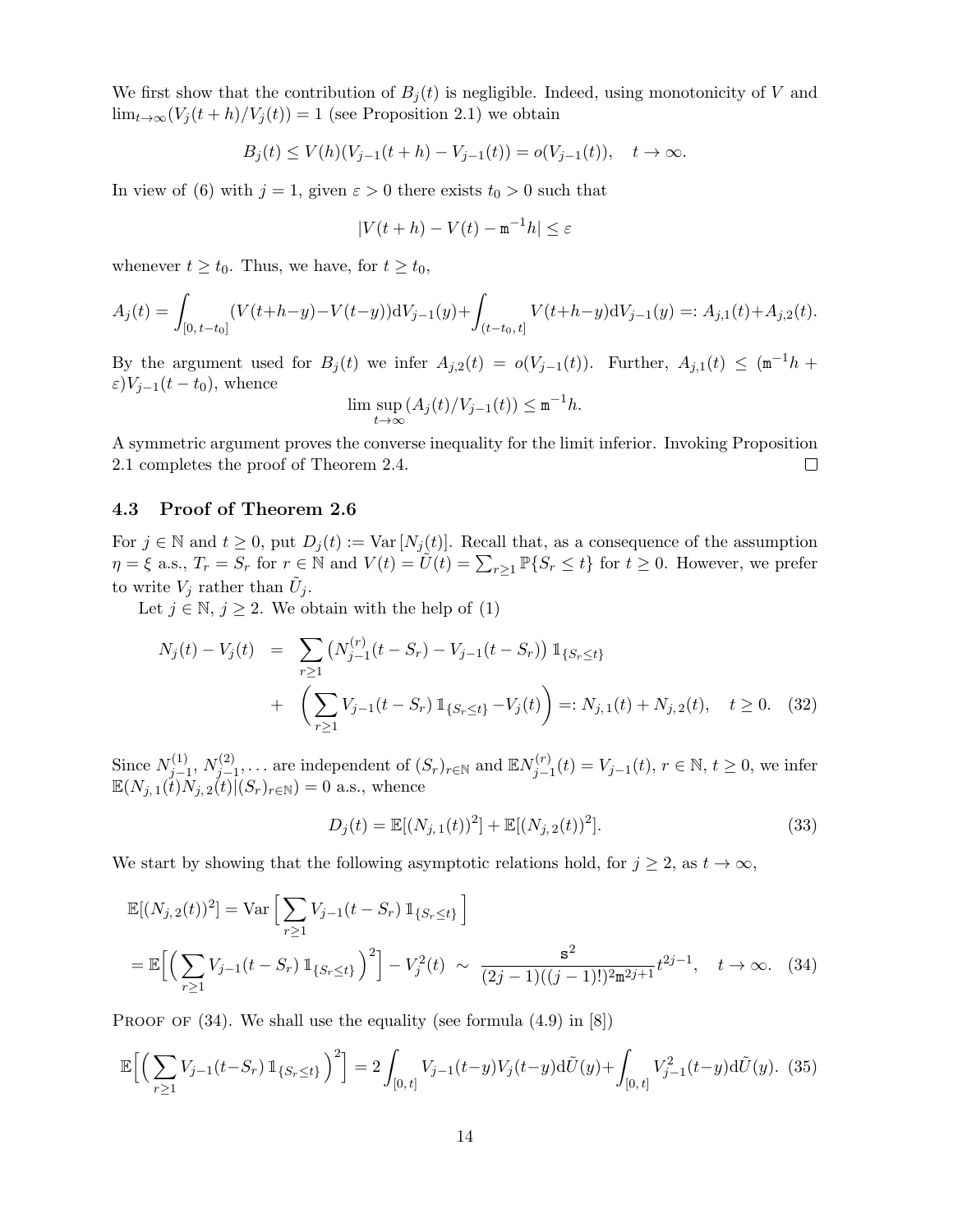In view of  $(4)$ 

$$
\int_{[0,t]} V_{j-1}(t-y)V_j(t-y) \mathrm{d}\tilde{U}(y) = \int_{[0,t]} \left( \frac{(t-y)^{j-1}}{(j-1)! \mathbf{m}^{j-1}} + \frac{b_V(j-1)(t-y)^{j-2}}{(j-2)! \mathbf{m}^{j-2}} + o((t-y)^{j-2}) \right) \times \left( \frac{(t-y)^j}{j! \mathbf{m}^j} + \frac{b_V j(t-y)^{j-1}}{(j-1)! \mathbf{m}^{j-1}} + o((t-y)^{j-1}) \right) \mathrm{d}\tilde{U}(y) = \frac{1}{(j-1)! j! \mathbf{m}^{2j-1}} \int_{[0,t]} (t-y)^{2j-1} \mathrm{d}\tilde{U}(y) + \frac{b_V(2j^2-2j+1)}{(j-1)! j! \mathbf{m}^{2j-2}} \int_{[0,t]} (t-y)^{2j-2} \mathrm{d}\tilde{U}(y) + \int_{[0,t]} o((t-y)^{2j-2}) \mathrm{d}\tilde{U}(y),
$$

where  $b_V = \mathbb{E}[\xi^2]/(2m^2) - 1$  because under the present assumption  $\mathbb{E}[\eta] = m$ . According to (17)

$$
\int_{[0,t]} (t-y)^{2j-1} d\tilde{U}(y) = \frac{t^{2j}}{2j\mathfrak{m}} + b_V t^{2j-1} + o(t^{2j-1}), \quad t \to \infty;
$$

$$
\int_{[0,t]} (t-y)^{2j-2} d\tilde{U}(y) = \frac{t^{2j-1}}{(2j-1)\mathfrak{m}} + o(t^{2j-1}), \quad t \to \infty.
$$

Also, it can be checked that

$$
\int_{[0, t]} o((t - y)^{2j - 2}) d\tilde{U}(y) = o(t^{2j - 1}), \quad t \to \infty.
$$

By Proposition 2.1,

$$
V_{j-1}^2(t) \sim \frac{t^{2j-2}}{((j-1)!)^2 \mathfrak{m}^{2j-2}} \quad \text{and} \quad V(t) = \tilde{U}(t) \sim \frac{t}{\mathfrak{m}}, \quad t \to \infty.
$$

As in the proof of Proposition 2.1 we now invoke Karamata's Tauberian theorem (Theorem 1.7.1 in [2]) to obtain

$$
\int_{[0,t]} V_{j-1}^2(t-y) d\tilde{U}(y) \sim \frac{t^{2j-1}}{(2j-1)((j-1)!)^2 \mathfrak{m}^{2j-1}}, \quad t \to \infty.
$$

Using the aforementioned asymptotic relations and recalling (35) we infer

$$
\mathbb{E}\Big[\Big(\sum_{r\geq 1} V_{j-1}(t-S_r)\,\mathbb{1}_{\{S_r\leq t\}}\Big)^2\Big] = \frac{t^{2j}}{(j!)^2 \mathfrak{m}^{2j}} + \frac{2b_V t^{2j-1}}{(j-1)!j!\mathfrak{m}^{2j-1}} + \frac{2b_V (2j^2-2j+1)t^{2j-1}}{(2j-1)(j-1)!j!\mathfrak{m}^{2j-1}} + \frac{t^{2j-1}}{(2j-1)((j-1)!)^2 \mathfrak{m}^{2j-1}} + o(t^{2j-1}), \quad t \to \infty.
$$

Further, as  $t \to \infty$ ,

$$
V_j^2(t) = \frac{t^{2j}}{(j!)^2 \mathfrak{m}^{2j}} + \frac{2t^j}{j! \mathfrak{m}^j} \left( V_j(t) - \frac{t^j}{j! \mathfrak{m}^j} \right) + \left( V_j(t) - \frac{t^j}{j! \mathfrak{m}^j} \right)^2 = \frac{t^{2j}}{(j!)^2 \mathfrak{m}^{2j}} + \frac{2b_V t^{2j-1}}{((j-1)!)^2 \mathfrak{m}^{2j-1}} + o(t^{2j-1})
$$

having utilized (4). The last two asymptotic relations entail (34).

With (34) at hand we are ready to prove (7). To this end, we shall use mathematical induction. If  $j = 1$ , (7) takes the form  $D_1(t) = \mathbb{E}[(N(t) - \tilde{U}(t))^2] \sim \mathbf{s}^2 \mathbf{m}^{-3} t$  as  $t \to \infty$ . This can be checked along the lines of the proof of (34). Alternatively, this relation follows from Theorem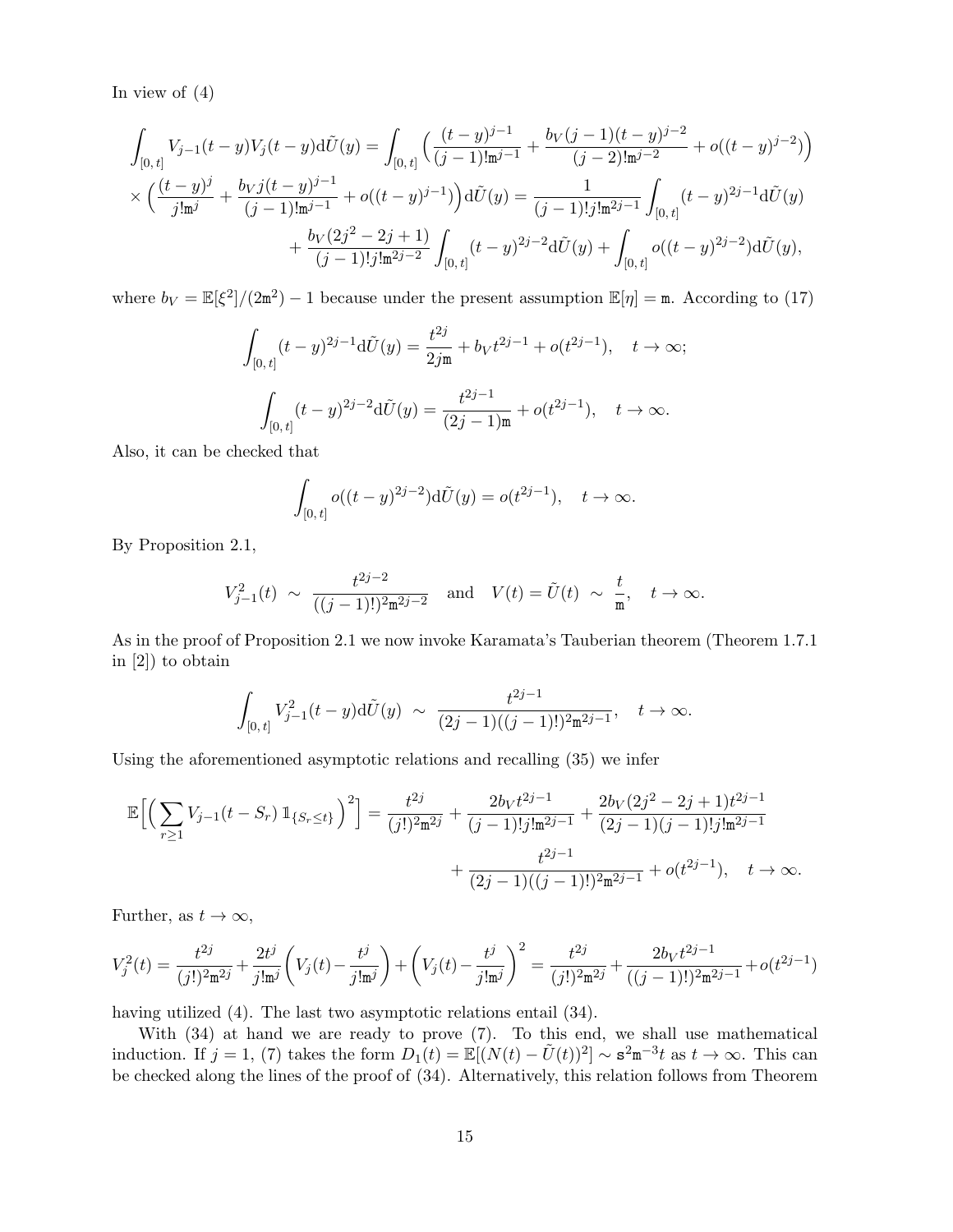3.8.4 in [6] where the assumption that the distribution of  $\xi$  is nonlattice is not made. Assume that (7) holds for  $j = k - 1 \ge 1$ , that is,

$$
D_{k-1}(t) \sim \frac{s^2}{(2k-3)((k-2)!)^2 \mathfrak{m}^{2k-1}} t^{2k-3}, \quad t \to \infty.
$$

Using this and the equality

$$
\mathbb{E}[(N_{k,1}(t))^2] = \mathbb{E}\Big[\sum_{r\geq 1} D_{k-1}(t-S_r) \mathbb{1}_{\{S_r\leq t\}}\Big] = \int_{[0,t]} D_{k-1}(t-y) \mathrm{d}\tilde{U}(y)
$$

in combination with Karamata's Tauberian theorem (Theorem 1.7.1 in [2]) or, even simpler, a bare hands calculation we infer

$$
\mathbb{E}[(N_{k,1}(t))^2] \sim \frac{s^2}{(2k-3)(2k-2)((k-2)!)^2 \pi^{2k}} t^{2k-2}, \quad t \to \infty.
$$

By virtue of (33) and (34) we conclude that (7) holds for  $j = k$ . The proof of Theorem 2.6 is complete.

### 4.4 Proof of Theorem 2.7

We use mathematical induction. When  $j = 1$ , (8) holds true by formula (24) in [1]. Assuming that it holds for  $j = k$  we intend to show that (8) also holds for  $j = k + 1$ . To this end, we write with the help of (1) for  $j = k + 1$ :

$$
N_{k+1}(t) = \sum_{r\geq 1} \left( N_{1,k+1}^{(r)}(t - T_r^{(k)}) - V(t - T_r^{(k)}) \right) \mathbb{1}_{\{T_r^{(k)} \leq t\}} + \int_{[0,t]} V(t - y) \mathrm{d}N_k(y), \quad t \geq 0. \tag{36}
$$

By Proposition 2.1, given  $\varepsilon > 0$  there exists  $t_0 > 0$  such that  $|t^{-1}V(t) - \mathbf{m}^{-1}| \leq \varepsilon$  whenever  $t \geq t_0$ . We have

$$
\int_{(t-t_0,t]} V(t-y) dN_k(y) \le V(t_0)(N_k(t) - N_k(t-t_0)) = o(t^k) \quad \text{a.s. as} \quad t \to \infty
$$

by the induction assumption. Analogously,

$$
\int_{(t-t_0,t]} (t-y) \mathrm{d}N_k(y) = o(t^k) \quad \text{a.s. as} \quad t \to \infty.
$$

Further,

$$
\int_{[0,t-t_0]} V(t-y) dN_k(y) \ge (\mathbf{m}^{-1} - \varepsilon) \int_{[0,t-t_0]} (t-y) dN_k(y) = (\mathbf{m}^{-1} - \varepsilon) \Big( \int_{[0,t]} (t-y) dN_k(y) - \int_{(t-t_0,t]} (t-y) dN_k(y) \Big).
$$

Using  $\int_{[0, t]} (t-y) dN_k(y) = \int_0^t N_k(y) dy$  and applying L'Hôpital's rule together with the induction assumption we infer R  $(1.127)(1)$ 

$$
\lim_{t \to \infty} \frac{\int_{[0,t]} (t - y) dN_k(y)}{t^{k+1}} = \frac{1}{\mathfrak{m}^k (k+1)!} \quad \text{a.s.}
$$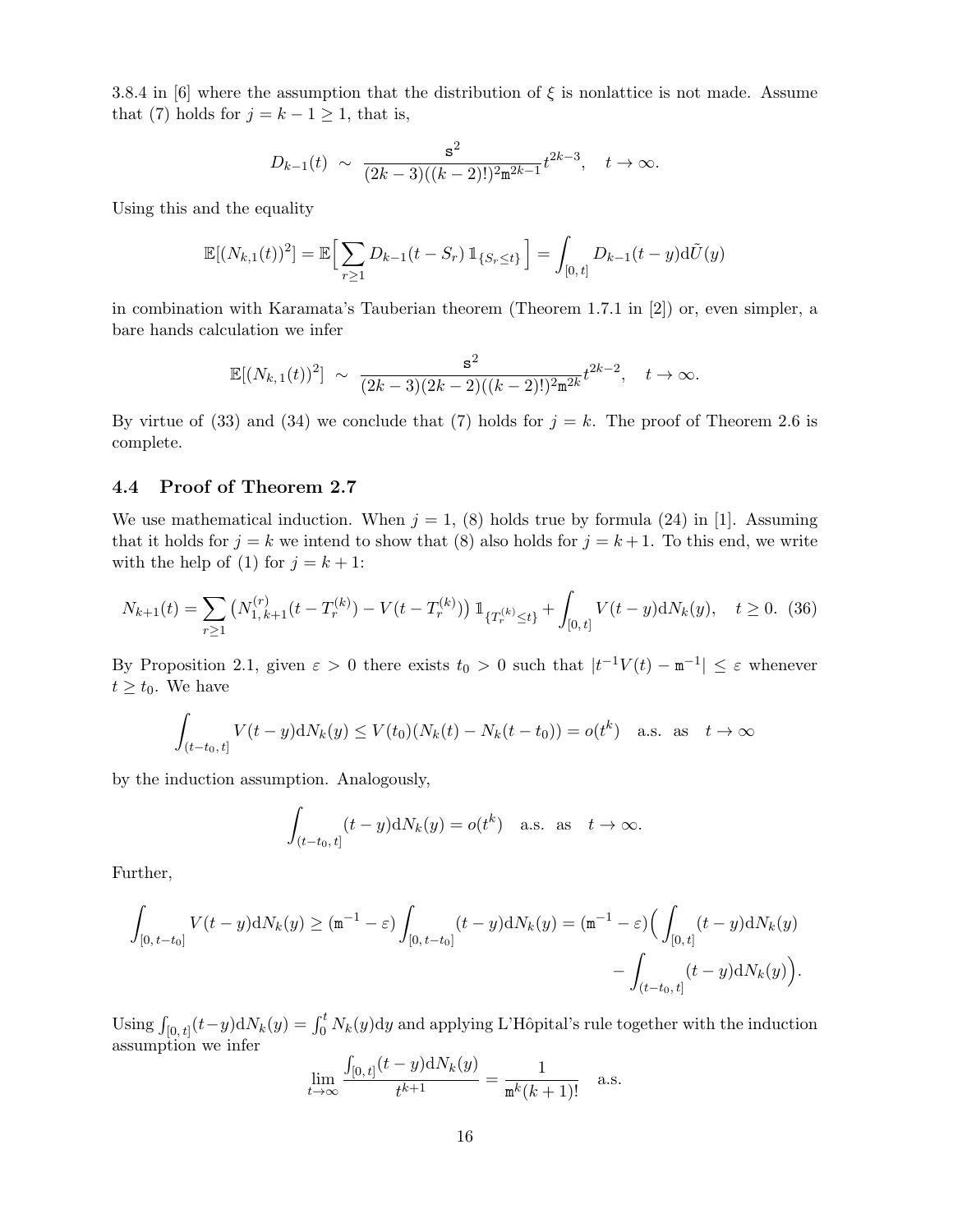Combining pieces together we arrive at

$$
\liminf_{t \to \infty} \frac{\int_{[0,t]} V(t-y) dN_k(y)}{t^{k+1}} \ge \frac{1}{\mathbf{m}^{k+1}(k+1)!} \quad \text{a.s.}
$$

The converse inequality for the limit superior follows similarly, whence

$$
\lim_{t \to \infty} \frac{\int_{[0,t]} V(t-y) dN_k(y)}{t^{k+1}} = \frac{1}{\mathfrak{m}^{k+1}(k+1)!} \quad \text{a.s.} \tag{37}
$$

Further,

$$
\mathbb{E}\Big[\Big(\sum_{r\geq 1} \left(N_{1,k+1}^{(r)}(t-T_r^{(k)})-V(t-T_r^{(k)})\right)\mathbb{1}_{\{T_r^{(k)}\leq t\}}\Big)^2\Big]
$$
\n
$$
=\sum_{r\geq 1} \mathbb{E}\big[\big(N_{1,k+1}^{(r)}(t-T_r^{(k)})-V(t-T_r^{(k)})\big)^2\mathbb{1}_{\{T_r^{(k)}\leq t\}}\big]
$$
\n
$$
\leq \int_{[0,t]} \mathbb{E}[(N(t-y))^2]dV_k(y) \leq \mathbb{E}[(N(t))^2]V_k(t) = O(t^{k+2}), \quad t \to \infty
$$

having utilized monotonicity of  $t \mapsto \mathbb{E}[(N(t))^2]$  for the last inequality and Lemmas 2.1 and 3.4 for the last equality. Invoking now the Markov inequality and the Borel-Cantelli lemma we conclude that

$$
\lim_{n \to \infty} \frac{\sum_{r \ge 1} \left( N_{1,k+1}^{(r)} (n^2 - T_r^{(k)}) - V(n^2 - T_r^{(k)}) \right) \mathbb{1}_{\{T_r^{(k)} \le n^2\}}}{n^{2(k+1)}} = 0 \quad \text{a.s.}
$$
\n(38)

 $(n \text{ approaches } \infty \text{ along integers})$ . This together with (37) yields

$$
\lim_{n \to \infty} \frac{N_{k+1}(n^2)}{n^{2(k+1)}} = \frac{1}{\mathfrak{m}^{k+1}(k+1)!} \quad \text{a.s.}
$$

Thus, it remains to show that we may pass to the limit continuously. To this end, note that, for each  $t \geq 0$ , there exists  $n \in \mathbb{N}$  such that  $t \in [(n-1)^2, n^2)$  and use a.s. monotonicity of  $N_{k+1}$  to obtain

$$
\frac{(n-1)^{2(k+1)}}{n^{2(k+1)}} \frac{N_{k+1}((n-1)^2)}{(n-1)^{2(k+1)}} \le \frac{N_{k+1}(t)}{t^{k+1}} \le \frac{N_{k+1}(n^2)}{n^{2(k+1)}} \frac{n^{2(k+1)}}{(n-1)^{2(k+1)}} \quad \text{a.s.}
$$

Letting t tend to  $\infty$  we arrive at

$$
\lim_{t \to \infty} \frac{N_{k+1}(t)}{t^{k+1}} = \frac{1}{\mathfrak{m}^{k+1}(k+1)!} \quad \text{a.s.},
$$

thereby completing the induction step. The proof of Theorem 2.7 is complete.

#### 4.5 Proof of Theorem 2.8

In the case  $\mathbb{E}[\eta] < \infty$  this result follows from Theorem 3.2 and Lemma 4.2 in [5]. Thus, we concentrate on the case  $\mathbb{E}[\eta^a] < \infty$  for  $a \in (0,1)$  and  $\mathbb{E}[\eta] = \infty$ .

We are going to apply Theorem 5.2, stated in the Appendix, with  $N_j^* = N_j$  for  $j \in \mathbb{N}$ . According to (16),

$$
-c_1 - c_2 t^{1-a} \le V(t) - \mathbf{m}^{-1} t \le c_U, \quad t \ge 0
$$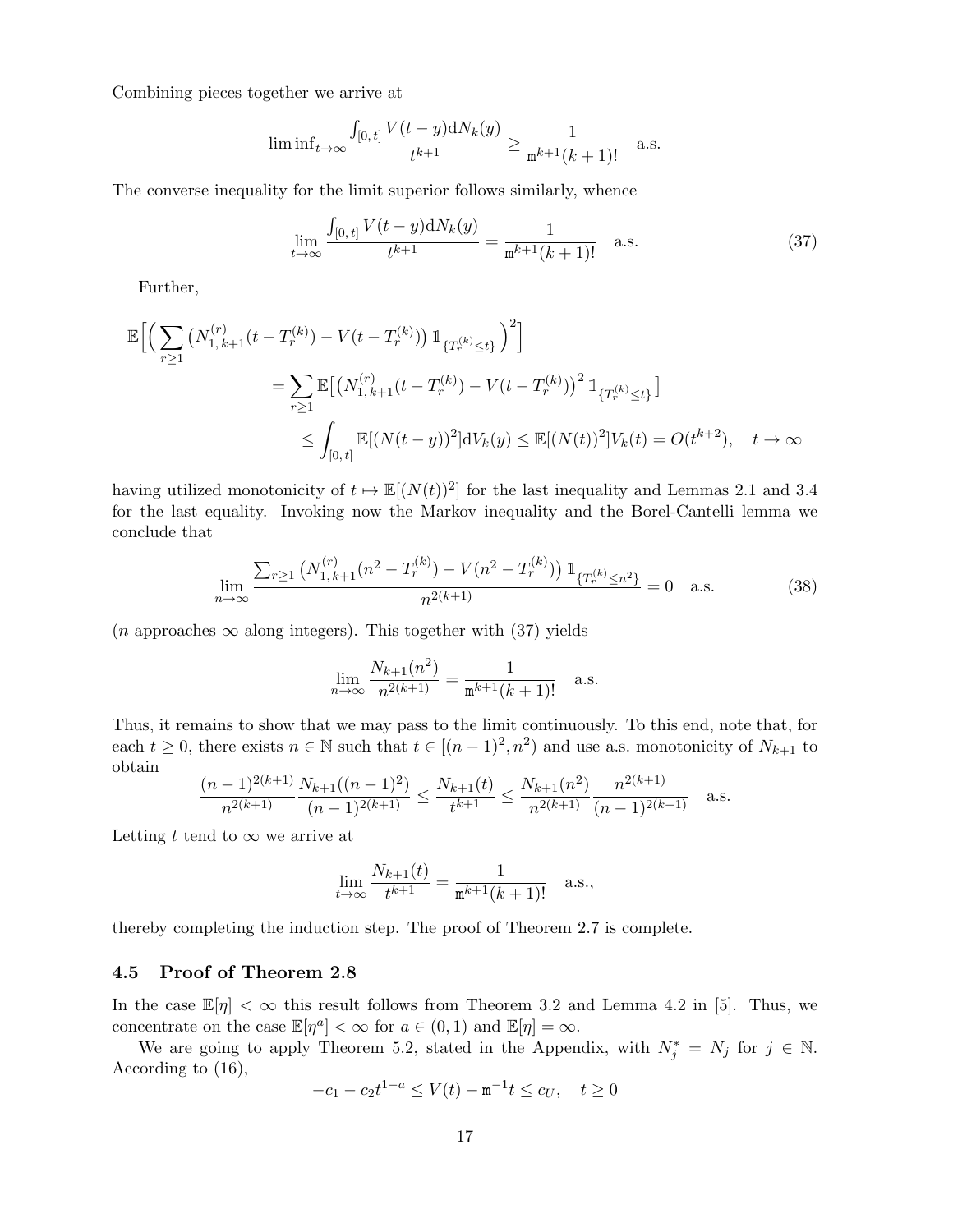for some positive constants  $c_1$  and  $c_2$  and  $c_U = \pi^{-2} \mathbb{E}[\xi^2]$ , that is, condition (42) holds with  $c = \mathbf{m}^{-1}$ ,  $\omega = 1$ ,  $\varepsilon_1 = a$ ,  $\varepsilon_2 = 1$ ,  $a_0 + a_1 = c_U$ ,  $b_0 = -c_1$ ,  $b_1 = -c_2$ . By Proposition 3.6,

$$
\mathbb{E}[\sup_{s\in[0,t]} (N(s)-V(s))^2] = O(t), \quad t\to\infty,
$$

that is, condition (43) holds with  $\gamma = 1/2$ . By Proposition 3.5,

$$
\left(\frac{N(ut) - V(ut)}{\sqrt{\mathfrak{m}^{-3} s^2 t}}\right)_{u \ge 0} \Rightarrow (B(u))_{u \ge 0}, \quad t \to \infty
$$

in the J<sub>1</sub>-topology on D. This means that condition (44) holds with  $\gamma = 1/2$ ,  $b = m^{-3/2}$ s and  $W = B$ , a Brownian motion. Recall that the process B is locally Hölder continuous with exponent  $\beta$  for any  $\beta \in (0, 1/2)$ . Thus, by Theorem 5.2, relation (9) is a specialization of (45) with  $\gamma = 1/2, \omega = 1, R_j^{(1)} = B_{j-1}, j \in \mathbb{N}$  and  $\rho_j = 1/(\mathfrak{m}^j j!)$ ,  $j \in \mathbb{N}_0$ .

Now we prove the claim that the centering  $V_i (ut)$  can be replaced with that given in (10). We first note that the equality in  $(10)$  follows with the help of mathematical induction in k from the representation

$$
\mathbb{E}[(t - R_i)^k \mathbb{1}_{\{R_i \le t\}}] = \int_{[0, t]} (t - y)^k d\mathbb{P}\{R_i \le y\}
$$
  
=  $k \int_0^t \int_{[0, s]} (s - y)^{k-1} d\mathbb{P}\{R_i \le y\} ds, \quad i, k \in \mathbb{N}, \quad t \ge 0,$ 

where  $R_i := \eta_1 + \ldots + \eta_i$ . Here, the first step of induction is justified by the equality

$$
\int_{[0,t]} (t-y)\mathrm{d}\mathbb{P}\{R_i \le y\} = \int_0^t \mathbb{P}\{R_i \le s\} \mathrm{d}s, \quad i \in \mathbb{N}, \ t \ge 0.
$$

Further, we show that whenever  $\mathbb{E}[\xi^2]<\infty$  irrespective of the distribution of  $\eta$ , for all  $T>0$ ,

$$
\lim_{t \to \infty} t^{-(j-1/2)} \sup_{u \in [0,T]} |V_j(ut) - (j! \mathbf{m}^j)^{-1} \mathbb{E}[(ut - R_j)^j \mathbb{1}_{\{R_j \le ut\}}]| = 0.
$$
 (39)

To this end, we recall that, according to formula (4.4) in [4] (we use the formula with  $\eta = 0$ ),

$$
U_j(t) - \frac{t^j}{j! \mathbf{m}^j} \le \sum_{i=0}^{j-1} \binom{j}{i} \frac{c_U^{j-i} t^i}{i! \mathbf{m}^i}, \quad t \ge 0,
$$

where  $c_U = \mathbf{m}^{-2} \mathbb{E}[\xi^2]$ . Using this and Lemma 3.1, we obtain, for  $u \in [0, T]$  and  $t \ge 0$ ,

$$
\left| V_j(ut) - \frac{\mathbb{E}[(ut - R_j)^j \mathbb{1}_{\{R_j \le ut\}}]}{j!m^j} \right| = \int_{[0,ut]} \left( U_j(ut - y) - \frac{(ut - y)^j}{j!m^j} \right) d\mathbb{P}\{R_j \le y\}
$$
  

$$
\le \int_{[0,ut]} \sum_{i=0}^{j-1} {j \choose i} \frac{c_U^{j-i} (ut - y)^i}{i!m^i} d\mathbb{P}\{R_j \le y\} \le \sum_{i=0}^{j-1} {j \choose i} \frac{c_U^{j-i} (Tt)^i}{i!m^i} = o(t^{j-1/2}), \quad t \to \infty
$$

which proves (39).

It remains to show that if  $\mathbb{E}[\eta^{1/2}] < \infty$ , then the centering  $V_j(ut)$  can be replaced with  $(ut)^j/(j!m^j)$ . To justify this, it suffices to check that

$$
\lim_{t \to \infty} \frac{\sup_{u \in [0, T]} \left( (ut)^j - j! \int_0^{ut} \int_0^{t_2} \dots \int_0^{t_j} \mathbb{P} \{ R_j \le y \} \mathrm{d}y \mathrm{d}t_j \dots \mathrm{d}t_2 \right)}{t^{j - 1/2}} = 0. \tag{40}
$$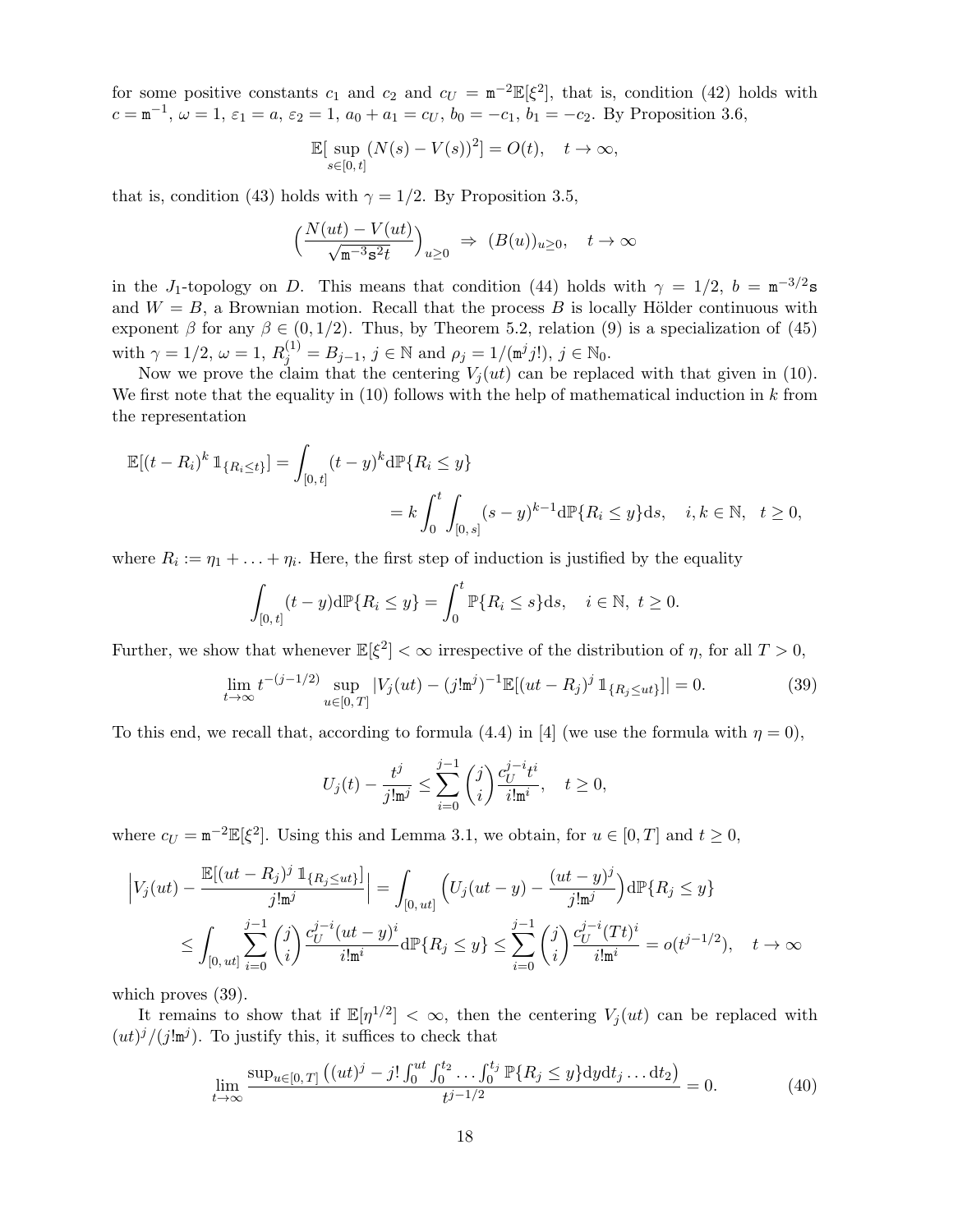The numerator of the ratio under the limit on the left-hand side of (40) is equal to

$$
\sup_{u \in [0,T]} \int_0^{tu} \int_0^{t_2} \dots \int_0^{t_j} \mathbb{P}\{R_j > y\} \mathrm{d}y \mathrm{d}t_j \dots \mathrm{d}t_2 = \int_0^{t} \int_0^{t_2} \dots \int_0^{t_j} \mathbb{P}\{R_j > y\} \mathrm{d}y \mathrm{d}t_j \dots \mathrm{d}t_2.
$$

Hence, we are left with showing that

$$
\lim_{t \to \infty} t^{-(j-1/2)} \int_0^t \int_0^{t_2} \dots \int_0^{t_j} \mathbb{P}\{R_j > y\} \mathrm{d}y \mathrm{d}t_j \dots \mathrm{d}t_2 = 0.
$$

Assume that  $\mathbb{E}[\eta]<\infty$ , so that  $\mathbb{E}[R_j]<\infty$  and thereupon  $\lim_{t\to\infty}\int_0^t \mathbb{P}\{R_j>y\}dy=\mathbb{E}[R_j]<\infty$ . Then using L'Hôpital's rule  $(j-1)$ -times we obtain

$$
\lim_{t \to \infty} \frac{\int_0^t \int_0^{t_2} \cdots \int_0^{t_j} \mathbb{P}\{R_j > y\} dy dt_j \dots dt_2}{t^{j-1/2}} = \frac{2^{j-1}}{1 \cdot 3 \cdot \ldots \cdot (2j-1)} \lim_{t \to \infty} \frac{\int_0^t \mathbb{P}\{R_j > y\} dy}{t^{1/2}} = 0.
$$

Assume that  $\mathbb{E}[\eta] = \infty$ . Since  $\mathbb{E}[\eta^{1/2}] < \infty$  is equivalent to  $\mathbb{E}[R_i^{1/2}]$  $\int_j^{1/2} ] < \infty$  we infer  $\lim_{t \to \infty} t^{1/2} \mathbb{P} \{R_j >$  $t$ } = 0. With this at hand, using L'Hôpital 's rule j-times we infer

$$
\lim_{t \to \infty} \frac{\int_0^t \int_0^{t_2} \dots \int_0^{t_j} \mathbb{P}\{R_j > y\} \mathrm{d}y \mathrm{d}t_j \dots \mathrm{d}t_2}{t^{j-1/2}} = \frac{2^j}{1 \cdot 3 \cdot \dots \cdot (2j-1)} \lim_{t \to \infty} t^{1/2} \mathbb{P}\{R_j > t\} = 0.
$$

The proof of Theorem 2.8 is complete.

# 5 Appendix

In this section we state several results borrowed from other sources. The first of these can be found in the proof of Lemma 7.3 in [1].

**Lemma 5.1.** Let  $f : [0, \infty) \to [0, \infty)$  be a locally bounded function. Then, for any  $l \in \mathbb{N}$ ,

$$
\mathbb{E}\Big[\Big(\sum_{k\geq 0} f(t-S_k) \, \mathbb{1}_{\{S_k \leq t\}}\Big)^l\Big] \leq \Big(\sum_{j=0}^{[t]} \sup_{y \in [j,j+1)} f(y)\Big)^l \mathbb{E}[(\nu(1))^l], \quad t \geq 0,
$$
\n(41)

where  $\nu(t) = \inf\{k \in \mathbb{N} : S_k > t\}.$ 

For  $j \in \mathbb{N}$  and  $t \geq 0$ , denote by  $N_j^*(t)$  the number of the jth generation individuals with birth times  $\leq t$  in a general branching process generated by an arbitrary locally finite point process  $T^*$ , and put  $V_j^*(t) := \mathbb{E}[N_j^*(t)]$ . In particular,  $N_j^* = N_j$  for  $j \in \mathbb{N}$  when  $T^* = T$ . For notational simplicity, put  $N^* := N_1^*$  and  $V^* := V_1^*$ .

Let  $W := (W(s))_{s>0}$  denote a centered Gaussian process which is a.s. locally Hölder continuous and satisfy  $W(0) = 0$ . For each  $u > 0$ , put

$$
R_1^{(u)}(s):=W(s),\quad R_j^{(u)}(s):=\int_{[0,\,s]}(s-y)^{u(j-1)}\mathrm{d} W(y),\quad s\geq 0,\ j\geq 2.
$$

The following result follows from Theorem 3.2 in [5] and its proof.

Theorem 5.2. Assume the following conditions hold: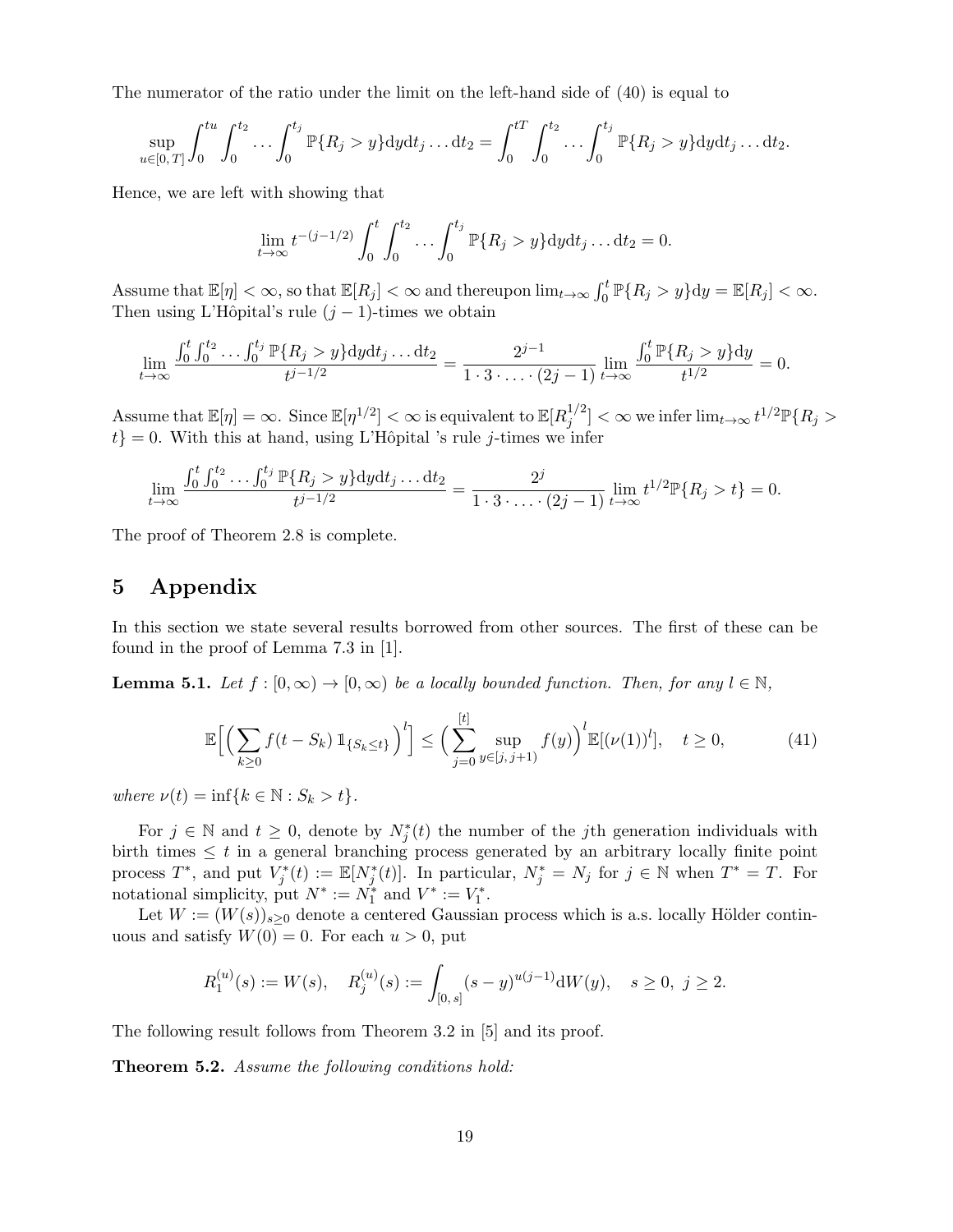$$
(i)
$$

$$
b_0 + b_1 t^{\omega - \varepsilon_1} \le V^*(t) - ct^{\omega} \le a_0 + a_1 t^{\omega - \varepsilon_2}
$$
\n(42)

for all  $t \geq 0$  and some constants  $c, \omega, a_0, a_1 > 0, 0 < \varepsilon_1, \varepsilon_2 \leq \omega$  and  $b_0, b_1 \in \mathbb{R}$ ,

(ii)

$$
\mathbb{E}[\sup_{s\in[0,t]} (N^*(s) - V^*(s))^2] = O(t^{2\gamma}), \quad t \to \infty
$$
\n(43)

for some  $\gamma \in (0, \omega)$ .

(iii)

$$
\left(\frac{N^*(ut) - V^*(ut)}{bt^{\gamma}}\right)_{u \ge 0} \Rightarrow (W(u))_{u \ge 0}, \quad t \to \infty \tag{44}
$$

in the J<sub>1</sub>-topology on D for some  $b > 0$  and the same  $\gamma$  as in (43).

Then

$$
\left(\left(\frac{N_j^*(ut) - V_j^*(ut)}{b\rho_{j-1}t^{\gamma + \omega(j-1)}}\right)_{u \ge 0}\right)_{j \in \mathbb{N}} \Rightarrow \left(\left(R_j^{(\omega)}(u)\right)_{u \ge 0}\right)_{j \in \mathbb{N}} \tag{45}
$$

in the J<sub>1</sub>-topology on  $D^{\mathbb{N}}$ , where

$$
\rho_j := \frac{(c\Gamma(\omega+1))^j}{\Gamma(\omega j+1)}, \quad j \in \mathbb{N}_0
$$

with  $\Gamma(\cdot)$  denoting the gamma function.

Acknowledgement. The authors thank the Associate Editor for a number of detailed suggestions concerning the presentation and the two anonymous referees for several useful comments. The present work was supported by the National Research Foundation of Ukraine (project 2020.02/0014 "Asymptotic regimes of perturbed random walks: on the edge of modern and classical probability").

# References

- [1] G. Alsmeyer, A. Iksanov and A. Marynych, Functional limit theorems for the number of occupied boxes in the Bernoulli sieve. Stoch. Proc. Appl. 127 (2017), 995–1017.
- [2] N. H. Bingham, C. M. Goldie and J. L. Teugels, Regular variation. Cambridge University Press, 1989.
- [3] V. Bohun, A. Iksanov, A. Marynych and B. Rashytov, Renewal theory for iterated perturbed random walks on a general branching process tree: intermediate generations. J. Appl. Probab. 59 (2022), to appear. Preprint available at https://arxiv.org/abs/2012.03341
- [4] D. Buraczewski, B. Dovgay and A. Iksanov, On intermediate levels of nested occupancy scheme in random environment generated by stick-breaking I. Electron. J. Probab. 25 (2020), paper no. 123, 24 pp.
- [5] A. Gnedin and A. Iksanov, On nested infinite occupancy scheme in random environment. Probab. Theory Relat. Fields. 177 (2020), 855–890.
- [6] A. Gut, Stopped random walks. Limit theorems and applications. 2nd Edition, Springer, 2009.
- [7] A. Iksanov, Renewal theory for perturbed random walks and similar processes. Birkhäuser, 2016.
- [8] A. Iksanov and Z. Kabluchko, A functional limit theorem for the profile of random recursive trees. Electron. Commun. Probab. 23 (2018), paper no. 87, 13 pp.